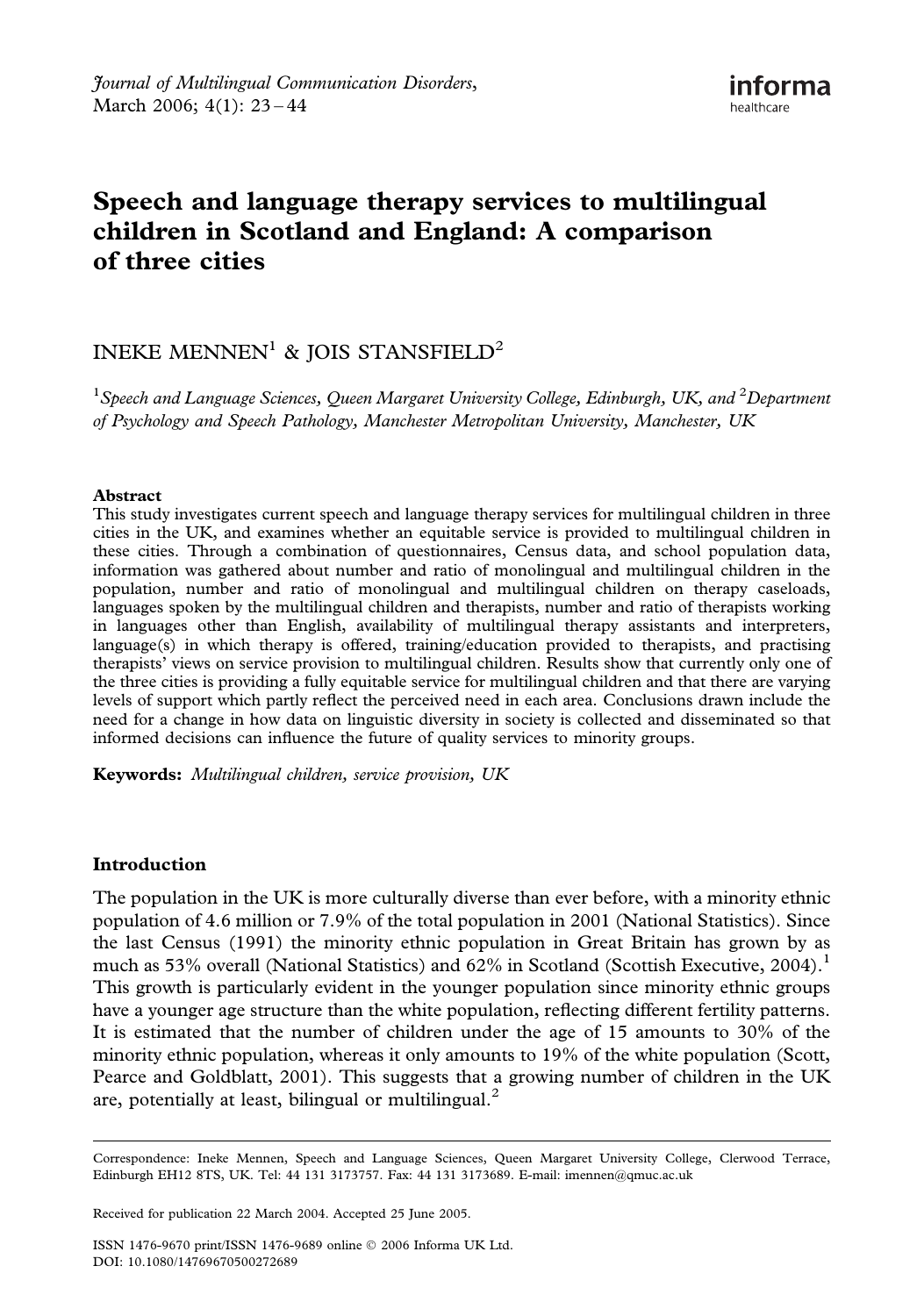As the number of multilingual children in the UK continues to rise, speech and language therapists are faced with the challenge of providing equitable services to an increasingly heterogeneous group of clients. Young and Westernoff (1999) identified several challenges professionals are faced with when working with clients from culturally and linguistically diverse backgrounds, ranging from culture, language, and training, to professional matters. These challenges are often perceived to be barriers to providing an efficacious service to these clients. Speech and language therapists are faced with even more challenges than other professionals as they have to respond to the communication needs of a widely diverse population. Nevertheless, they have a moral as well as a legal obligation to provide an equitable service to everyone without distinction (e.g., on the grounds of colour, race, sex, language, religion, or ethnic origin), regardless of the difficulties involved in providing such a service.

The Royal College of Speech and Language Therapists (RCSLT, the UK's professional body for speech and language therapists) has acknowledged the need to provide culturally and linguistically appropriate services by documenting guidelines for therapists in its handbook of professional standards (RCSLT, 1996). These guidelines advise that speech and language assessment should be carried out in all languages spoken by a multilingual client and also highlight the importance of offering speech and language therapy in the client's chosen language. In practice, however, it may be difficult for the speech and language therapy service to achieve these guidelines. This difficulty is most likely due to a combination of factors, including limited education of speech and language therapists on multicultural issues (Raval, Hooke, Martin, Quinn and Anderson, 1999; Winter, 1999); monolingual bias in linguistic and clinical linguistic research, resulting in a lack of studies on the characteristics of normal language development in multilingual populations (Romaine, 1995; Baker, 2000); lack of multilingual practitioners and students (RCSLT, 1999, 2001); scarcity of assessment tools for multilingual populations (Crutchley, Conti-Ramsden and Botting, 1997; Baker, 2000; Pert and Letts, 2003); lack of resources; and limited awareness by practitioners and their managers of the multilingual population present within their area of remit (Winter, 1999).

But even though speech and language therapists are required to 'uphold nondiscriminatory practices at all times' (RCSLT 1996: 20), equity in speech and language therapy service to multilingual clients is often not achieved, with instances of overrepresentation as well as under-representation reported in the literature (Winter, 1999, 2001). The notion of 'equity' in health has been defined and conceptualised in many different ways, as it received interest from a wide range of fields, including public health, medicine, ethics, and economics. Most commonly, definitions of health equity focus on how fairly resources are distributed in relation to the health needs of different groups (Macinko and Starfield, 2002). Differences in health experience and health outcomes between different population groups are usually called health inequalities. Those inequalities that are judged unfair or unjust are considered health inequities. Two types of health equity are being recognised, vertical (preferential treatment for those with greater health needs) and horizontal (equal treatment for equal need), and most research has been concerned with the latter (Macinko and Starfield, 2002). Another common criterion in definitions of equity is that the health inequalities can potentially be resolved, as reflected in the definition of equity adopted by the International Society for Inequity in Health: 'the absence of potentially remediable, systematic differences in one or more aspects of health across socially, economically, demographically, or geographically defined population groups or subgroups' (ISEqH, 2001).

The most straightforward way of establishing whether an equitable service is provided to multilingual children would be to compare the number of multilingual children on speech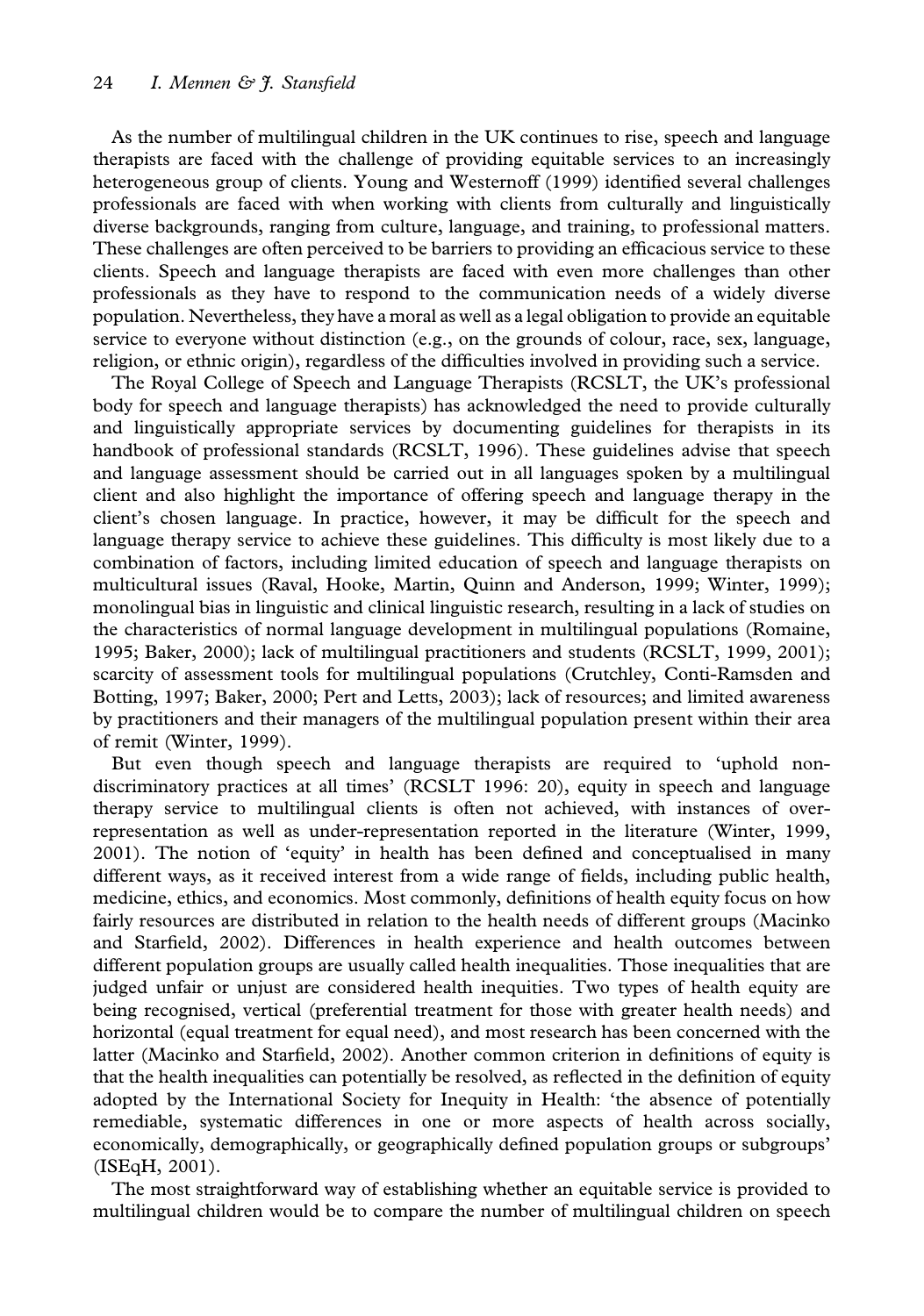and language therapy caseloads to those in the population. Most researchers hold the view that multilingualism does not cause communication disorders, and therefore there is no reason to assume that the number of communication disorders in the multilingual population is any different from that in the monolingual population (Duncan and Gibbs, 1989; Crutchley, Conti-Ramsden and Botting, 1997; Crutchley, 1999; Winter, 1999, 2001; Mennen, Johnston and Stansfield, 2003; Mennen, Stansfield and Johnston, 2005; Pert and Letts, 2003; Stow and Dodd, 2003). Although recent findings from a Sure Start study suggest higher reported rates of concern and a lower vocabulary level in the multilingual participants of the study compared to the monolingual participants (e.g., Law, Harris and Roy, 2003; Law, J., personal communication), this is likely to be due to the fact that these multilingual children lived in disadvantaged areas, and there is evidence of a link between socio-economic disadvantage and language delay (Locke, Ginsborg and Peers, 2002; Broomfield and Dodd, 2004a,b), just as socio-economic disadvantage is closely related with low educational attainment (DfES, 2003).

Since the needs of the multilingual population should be similar to those of the monolingual population (horizontal equity), an equitable service would be provided when the representation of multilingual children on the speech and language therapy paediatric caseloads is proportional to the representation of multilingual children in the population. This is the approach taken by Winter (2001), who focused on issues of access and use of the speech and language therapy service by examining the number of multilingual children on speech and language therapy caseloads in different areas of England and Wales (Winter, 1999, 2001).

Unfortunately, in the UK it is not straightforward to establish accurate data on the multilingual population. Unlike countries such as the United States, Australia, New Zealand and Canada—countries that have evolved from significant immigration and have noteworthy multicultural policies—the census in the UK has only recently (in the last two censuses in 1991 and 2001) introduced questions on language use and has focused exclusively on its indigenous minority languages (Scottish Gaelic, Welsh and Irish Gaelic). This reflects a change of policy to support and finance these languages and also reflects the fact that the countries of their origin now have devolved or decentralised governing bodies. Coleman and Salt (1996) state that there were proposals at the design stage of the 1991 British Census, to add a question on language use to the ethnic group question but these were not followed up. This was a missed opportunity to collect data that could have been used to build a linguistic profile of the UK.

As a result, there are no reliable figures available which directly relate to the number of multilingual individuals in the population in the UK. Census data on ethnic groups give some indication of the linguistic minorities that are present, but this is by no means an unequivocal measure of multilingualism as there will be individuals in the minority groups who are monolingual just as there may well be multilingual individuals in the selfcategorised white group.

However, until questions about language use are added to the UK Census and a linguistic profile of the UK is established, the available Census data provide the nearest possible indication of the number of multilingual individuals in the population. Another problem with Census data is the fact that they are organised around geographical areas, whereas data on SLT services are organised around NHS trusts. As a result, information obtained from census data is not necessarily fully compatible with information from trusts (RCSLT, 1998; Winter, 1999, 2001; Mennen et al., 2003; Stow and Dodd, 2003).

Another approach to establishing horizontal equity of speech and language therapy provision to multilingual children is to evaluate the quality of the service provided and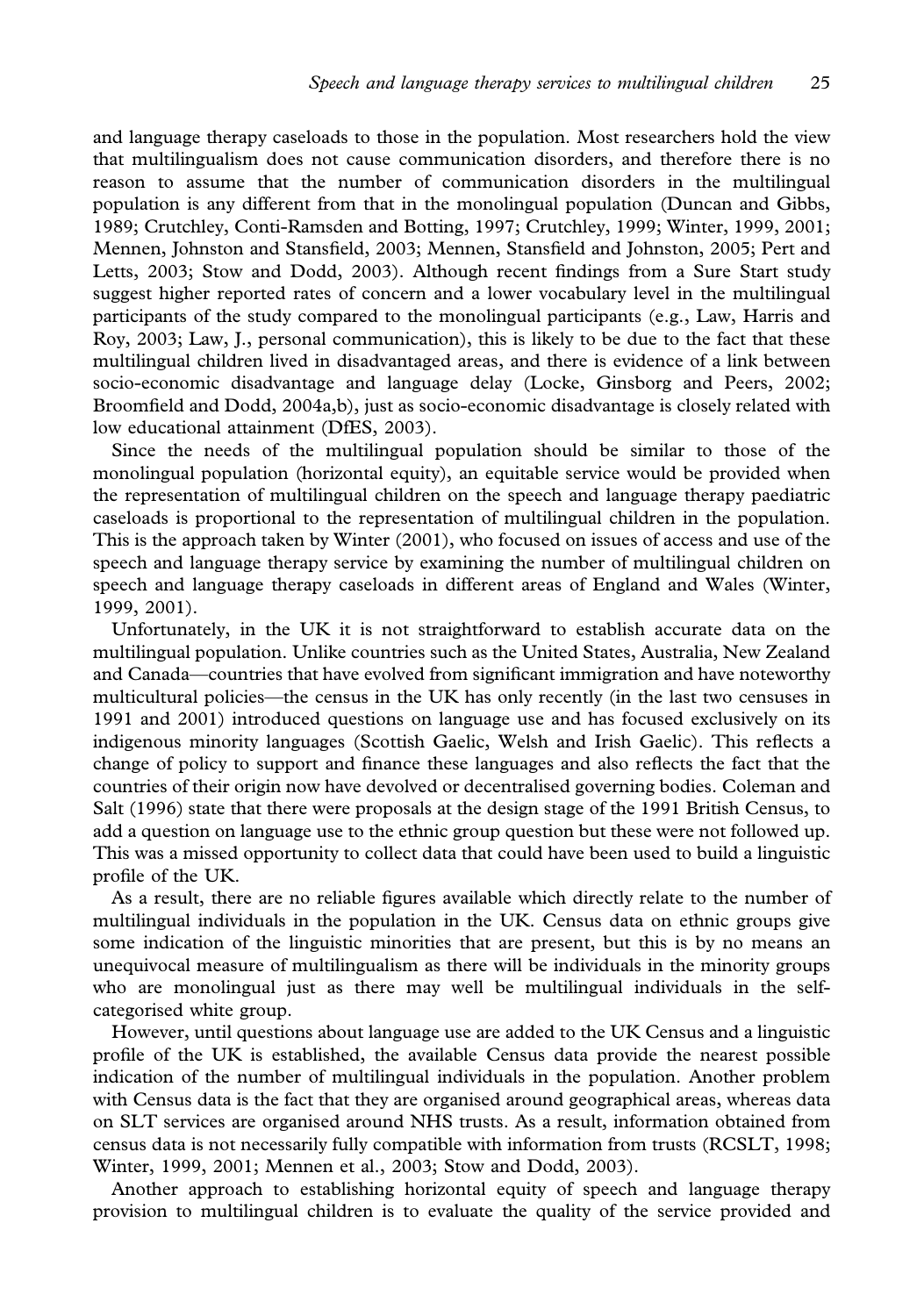the factors which impede delivery of an equitable service. Stow and Dodd (2003) identified several factors that impede delivery of an equitable service, most of which are to do with a lack of support services and education/training. Among the factors mentioned are: few multilingual therapists, co-workers, or assistants; difficulty with accessing and using interpreters; and lack of knowledge by parents about the nature of speech and language therapy services.

A good starting point for resolving possible inequities in speech and language therapy service to multilingual clients is to gather detailed socio-demographic and qualitative data about the local community (RCSLT, 1998; Stow and Dodd, 2003). To enable a manager to assess the need for a service, to plan what resources are required and the best way to deliver the service they will need to be aware of the multilingual population they are serving. Winter (2001: 466) suggests 'that conducting numerical comparisons may, albeit indirectly, improve bilingual children's representation in SLT'. An awareness of factors which might impede delivery of an equitable service and lead to a failure to conform to RCSLT guidelines would further help such planning. These data can form the basis for a policy which addresses how their service will meet the needs of their clients in linguistic minority communities in the trust. 'The fundamental principle of equality of service must orientate this policy, as it does with all speech and language therapy service policies' (RCSLT, 1998: 6).

This study therefore focuses on establishing whether at the time of research, an equitable speech and language therapy service was being provided to multilingual children in the three cities of investigation, in terms of (i) the representation of multilingual children in speech and language therapy services,<sup>3</sup> and (ii) the quality of support services and education training, both of which are reflected in the services' success in conforming to RCSLT guidelines.

# Methodology

The study used a combination of questionnaires and data gleaned from the UK Census 2001 and Local Education Authorities (LEAs), to address the following research questions:

- . Is the representation of multilingual children on the speech and language therapy paediatric caseloads proportional to the representation of multilingual children in the population in the cities of investigation?
- . Is the speech and language therapy paediatric service equitable in terms of the quality of support services and training? That is,
	- $\circ$  Are appropriate support services in place to aid speech and language therapists in their dealings with multilingual children (such as the availability of multilingual speech and language therapy assistants, co-workers, interpreting services, and information about the service in languages other than English)
	- Do speech and language therapists and service coordinators receive training on multilingual issues to help them in their dealings with multilingual children?
- . How successful are speech and language therapy services in conforming to RCSLT guidelines? That is, do speech and language therapists/service coordinators think that their service is able to meet the RCSLT guidelines?

The inclusion of a research question on the clients' (or their parents') views as to whether they themselves perceived the service as equitable would have been desirable, but was at the time not deemed possible for ethical and logistical reasons.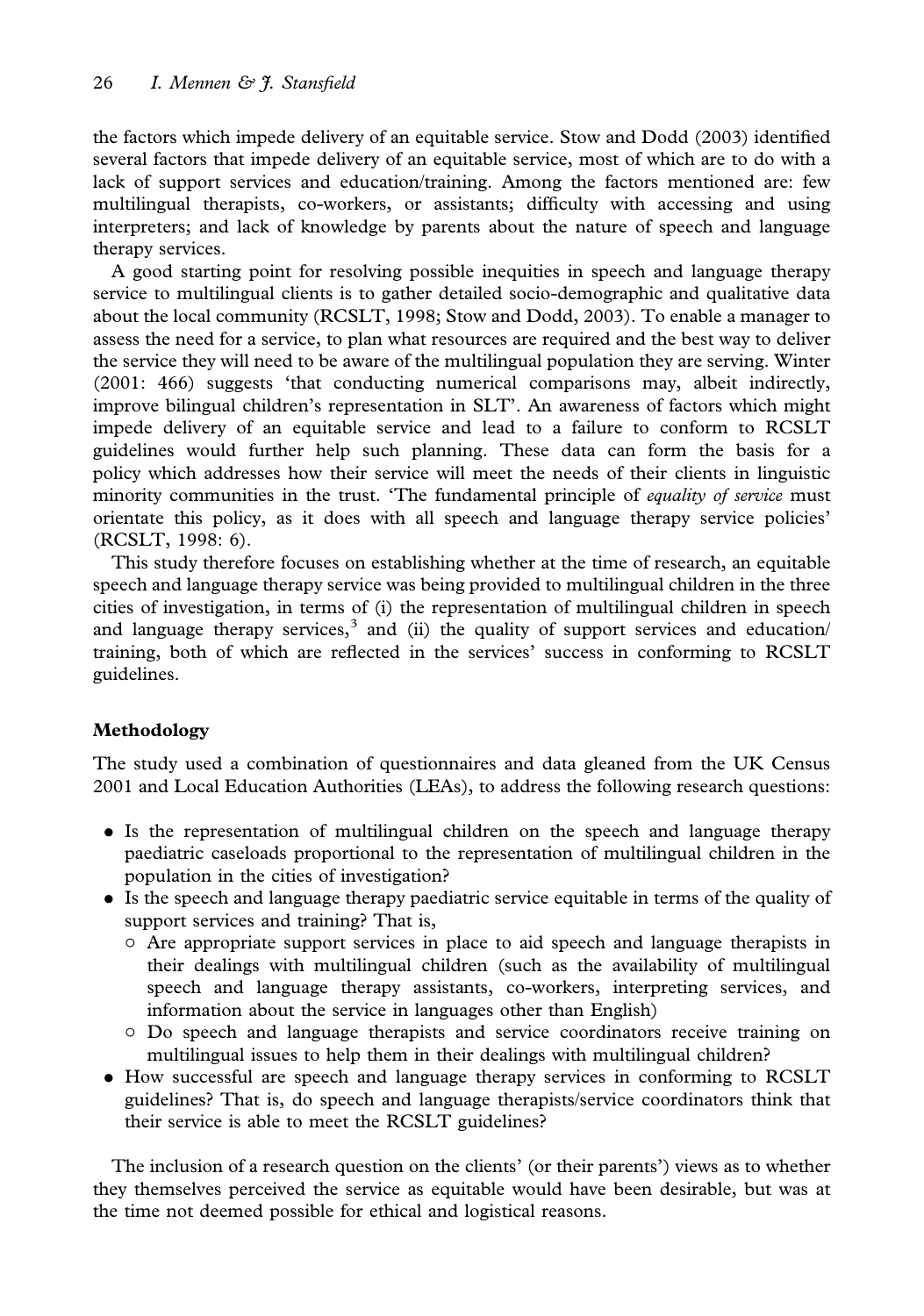We used the UK 2001 Census classifications for ethnic and national groups data in our study. The five categories for ethnic group were 'White', 'Mixed', 'Asian or Asian British', 'Black or Black British', 'Chinese or other ethnic group'. All categories where further divided into cultural backgrounds. The 'White' group was further divided into British, Irish, and Any Other White; the 'Mixed' group into White and Black Caribbean, White and Black African, White and Asian, and Any Other Mixed; the 'Asian or Asian British' group into Indian, Pakistani, Bangladeshi, and Any Other Asian; the 'Black or Black British' into Caribbean, African, and Any Other Black; and finally 'Chinese or other ethnic group' into Chinese, or Any Other. However, in order to address the problem of the unequivocal relationship between ethnic origin and multilingualism, the Census data were supplemented with information obtained from LEAs regarding the number of multilingual children and the most prevalent languages spoken in the school-aged population in each of the cities of investigation. The combination of figures obtained from Census data and education authorities provide the nearest possible indication of the number of multilingual children in the population at present.

A service was deemed equitable when our results indicated a positive answer to all of the above research questions. In order to answer them, we collected the following information:

- . the percentage of monolingual and multilingual children in the population
- . the percentage of monolingual and multilingual children in the school population
- the languages other than English spoken by the pupils
- . the percentage of monolingual and multilingual children on the speech and language therapy paediatric caseloads
- . the languages spoken by the multilingual children on the speech and language therapy paediatric caseloads
- . the languages in which speech and language therapy is offered
- . the support services available for therapists working with multilingual clients

The choice of the three cities (i.e. two cities in Scotland and one in England) was motivated by the fact that no published data on multilingual clients in Scotland are available, and we wanted to compare service provision in two Scottish cities to that in an English city which is renowned for its multicultural population. As such, the data presented are only representative for urban areas in Scotland. For representative data of multilingual children in SLT services across England the reader is referred to Winter (1999, 2001).

## Interview and questionnaire

Managers of the NHS trust providing paediatric services within each area were approached in order to identify the service coordinators responsible for service delivery to paediatric multilingual clients within each area, and to give us information about the total number of speech and language therapists working with paediatric clients. This approach was taken as it was thought that the service coordinators would have an overview of the number of monolingual and multilingual clients on speech and language therapists' caseloads and be most aware of the available support services in their trust. It was reported that the total number of speech and language therapists working with children was 73 in S1, 90 in S2, and 70 in E1.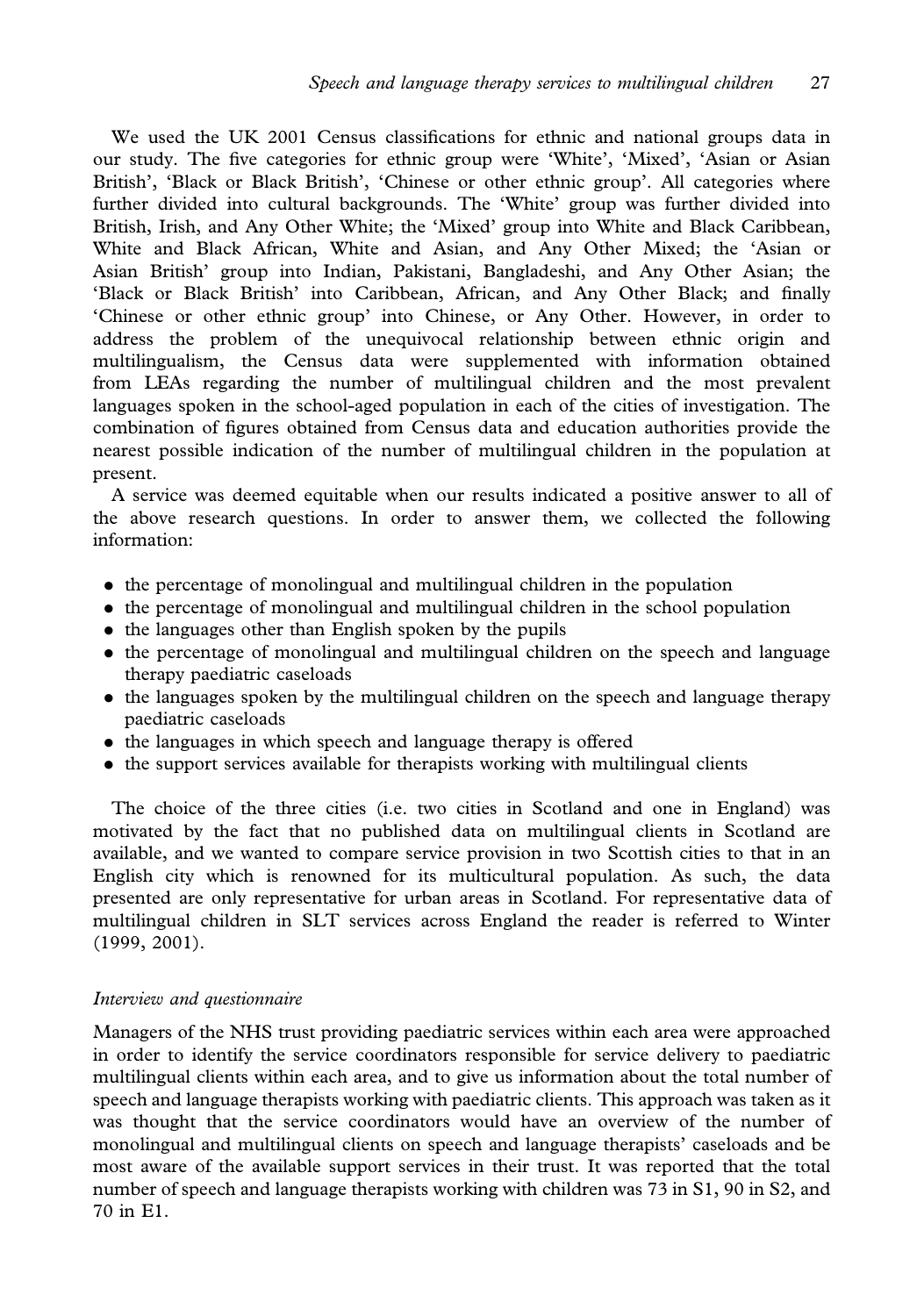The two large English and Scottish cities (E1 and S2) had service coordinators, which were responsible for service delivery to paediatric multilingual clients within their city. Each of the two service coordinators was sent a questionnaire.

As the smaller Scottish city (S1) did not have a designated paediatric service coordinator, we obtained the number of monolingual and multilingual children on the S1 speech and language therapy paediatric caseload from the manager of the NHS trust in S1 (as we believed that the manager was the most direct source of this information), and sent out questionnaires to a sample of individual speech and language therapists working with paediatric clients. First, we obtained a list of all speech and language therapists working with paediatric clients in the S1 trust (i.e. a total of 73 speech and language therapists), who were assigned to five geographical sectors within the trust. Therapists marked as absent (due to leave or illness) were excluded from the sample. We then took a stratified random sample, i.e. for each geographical sector a third of the therapists were randomly chosen and a questionnaire was sent to them (i.e. a total of 25 questionnaires were sent out to therapists in S1).

Our approach resulted in some differences in the subjects invited to participate in this study across the three cities. In E1 and S2, respondents were speech and language therapists whose mayor role was as service coordinators, whereas respondents in S1 were speech and language therapists without such a role. It is possible that the coordinators were more informed respondents with a better overview of the service provision to bilingual clients. This may have influenced the type of responses obtained.

The questionnaire included both open and closed questions and respondents were encouraged to make comments regarding certain questions as well as to add any comments they felt were appropriate. A total of 27 questionnaires was sent out (i.e. 25 to therapists in S1 and 1 to each of the service coordinators in S2 and E1) and of these twenty completed questionnaires were returned. Overall this was a 74% return rate. The return rate for the coordinators in E1 and S2 was 100% (2/2), whereas for the individual speech and language therapists in S1 it was  $72\%$  (18/25).<sup>4</sup>

## Results and discussion

Question 1: Is the representation of multilingual children on the speech and language therapy paediatric caseloads proportional to the representation of multilingual children in the population?

#### Population, ethnicity and caseload

The demographic results in each of the three cities are illustrated in Figures  $1 - 3$ . In each figure, top panels show the proportion of children from ethnic minority groups in the population under 18 in each of the three cities under investigation; middle panels show the proportion of multilingual pupils of the total school population; and bottom panels show the proportion of multilingual and monolingual English clients. As discussed in the introduction, the first criterion to determine whether the cities of investigation provide an equitable speech and language therapy service to monolingual and multilingual children is that the representation of multilingual children on the speech and language therapy paediatric caseloads is proportional to the representation of multilingual children in the population in the cities of investigation (horizontal equity). When we compare the proportion of non-white ethnic children in the population to the proportion of multilingual children on the speech and language therapy caseload in the three cities (Figures  $1-3$ ) it appears that proportions are equal in S1 (Figure 1), roughly equal in E1 (Figure 3),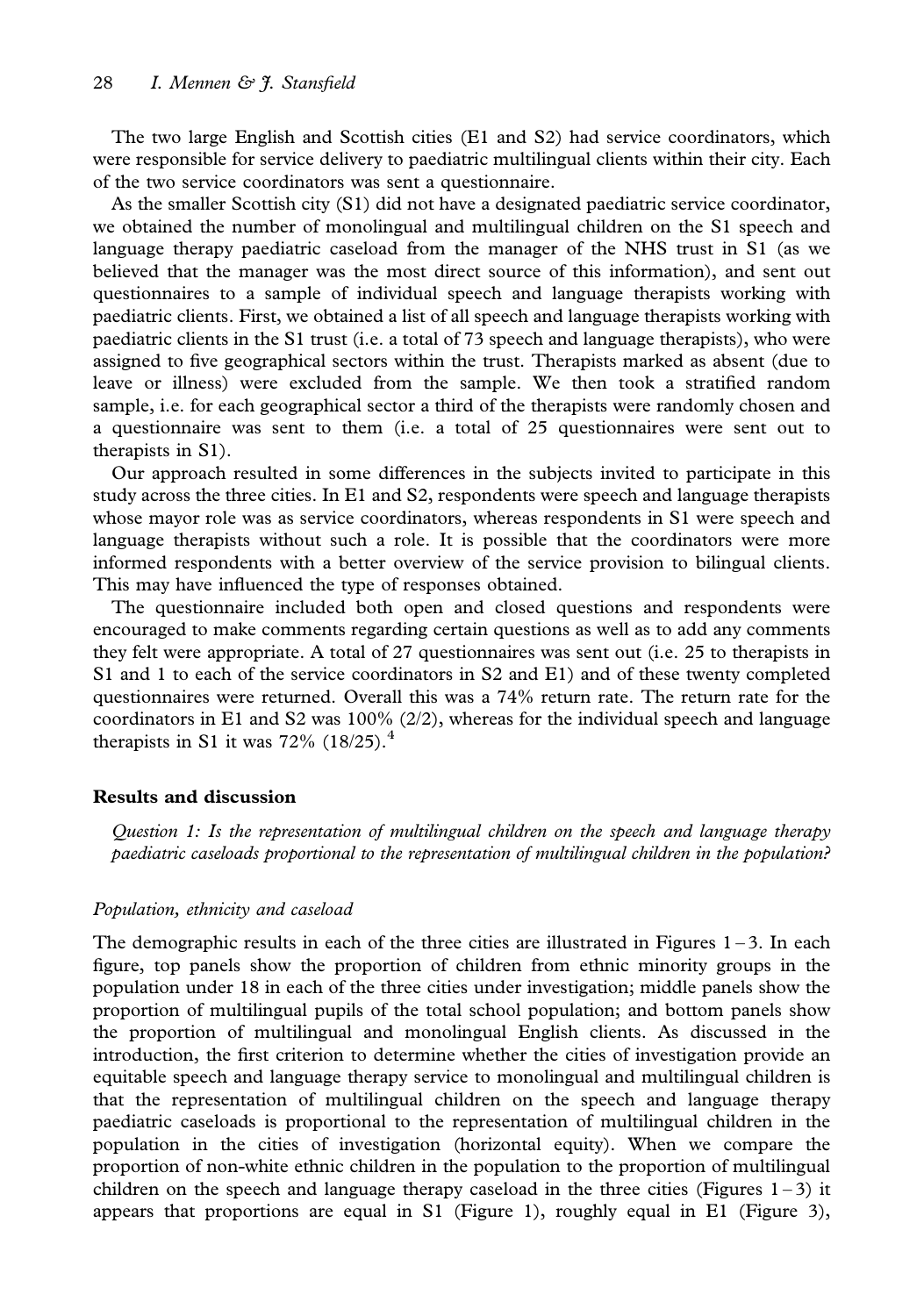

#### S1 Population under 18

Figure 1. Summary of the data in S1. The top panel shows the children (under the age of 18) from ethnic minority groups as a percentage of the total population under 18. The middle panel shows the multilingual pupils as a percentage of the total school population. The bottom panel shows the multilingual clients as a percentage of the total paediatric speech and language therapy caseload.

but that there are fewer children on the caseload than one would expect from the population data in S2 (Figure 2). This suggests that both S1 and E1 are providing an equitable service in terms of the proportion of multilingual children represented on the speech and language therapy caseloads, but that there is an under-representation of multilingual children on therapists' caseloads in S2, suggesting that some multilingual children may be falling through the net.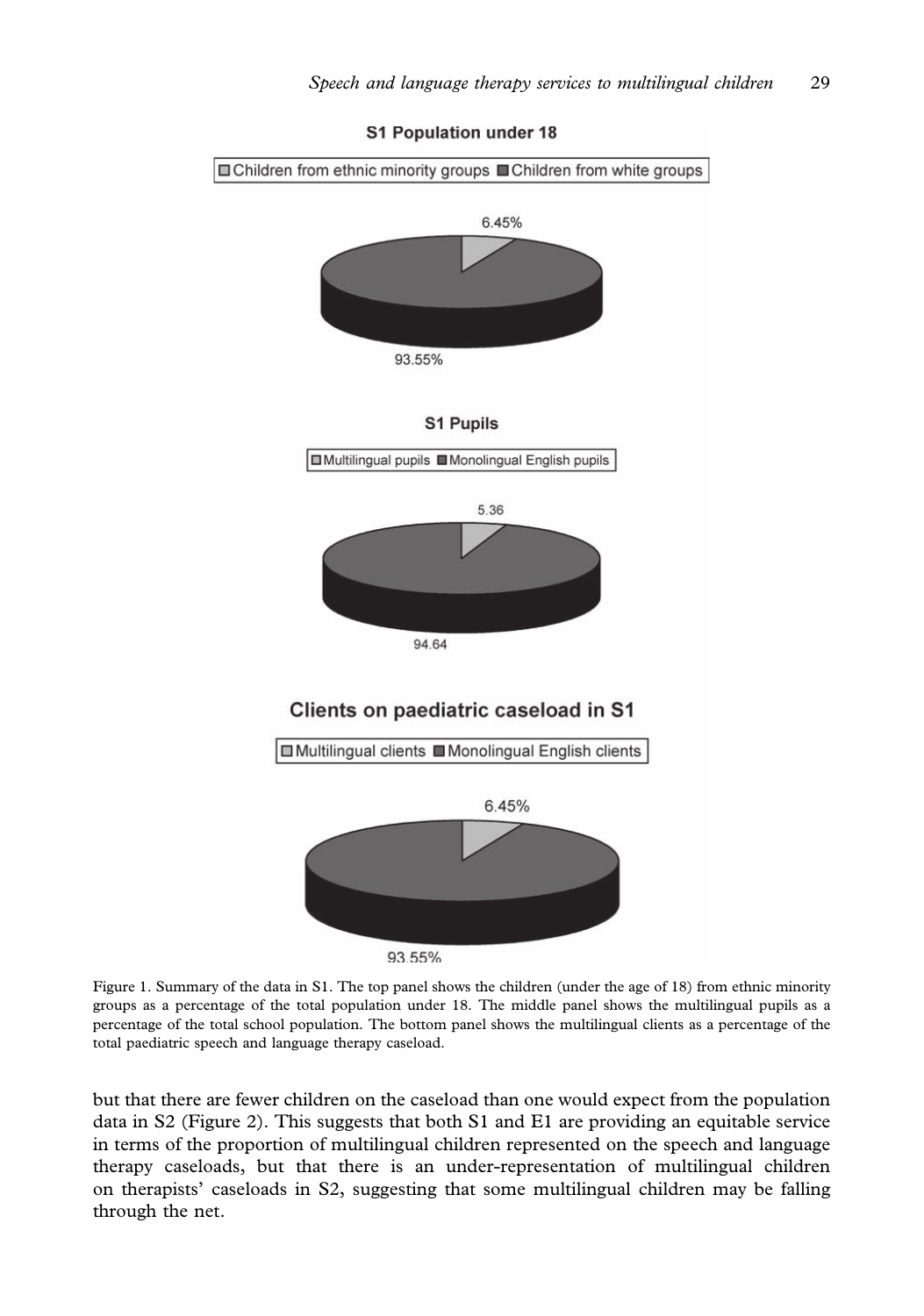

#### **S2 Population under 18**

Figure 2. Summary of the data in S2, with the children (under the age of 18) from ethnic minority groups as a percentage of the total population under 18 (top panel); the multilingual pupils as a percentage of the total school population (middle panel); and as a percentage of the total paediatric speech and language therapy caseload (bottom panel).

It must be noted here that the figures for the number of multilingual children on the paediatric caseload in S2 (Figure 2, top and bottom panel) may be a little on the low side, as it appears that some multilingual children—especially those with motor problems or structural abnormalities—are being seen elsewhere in the service. It is unlikely though, that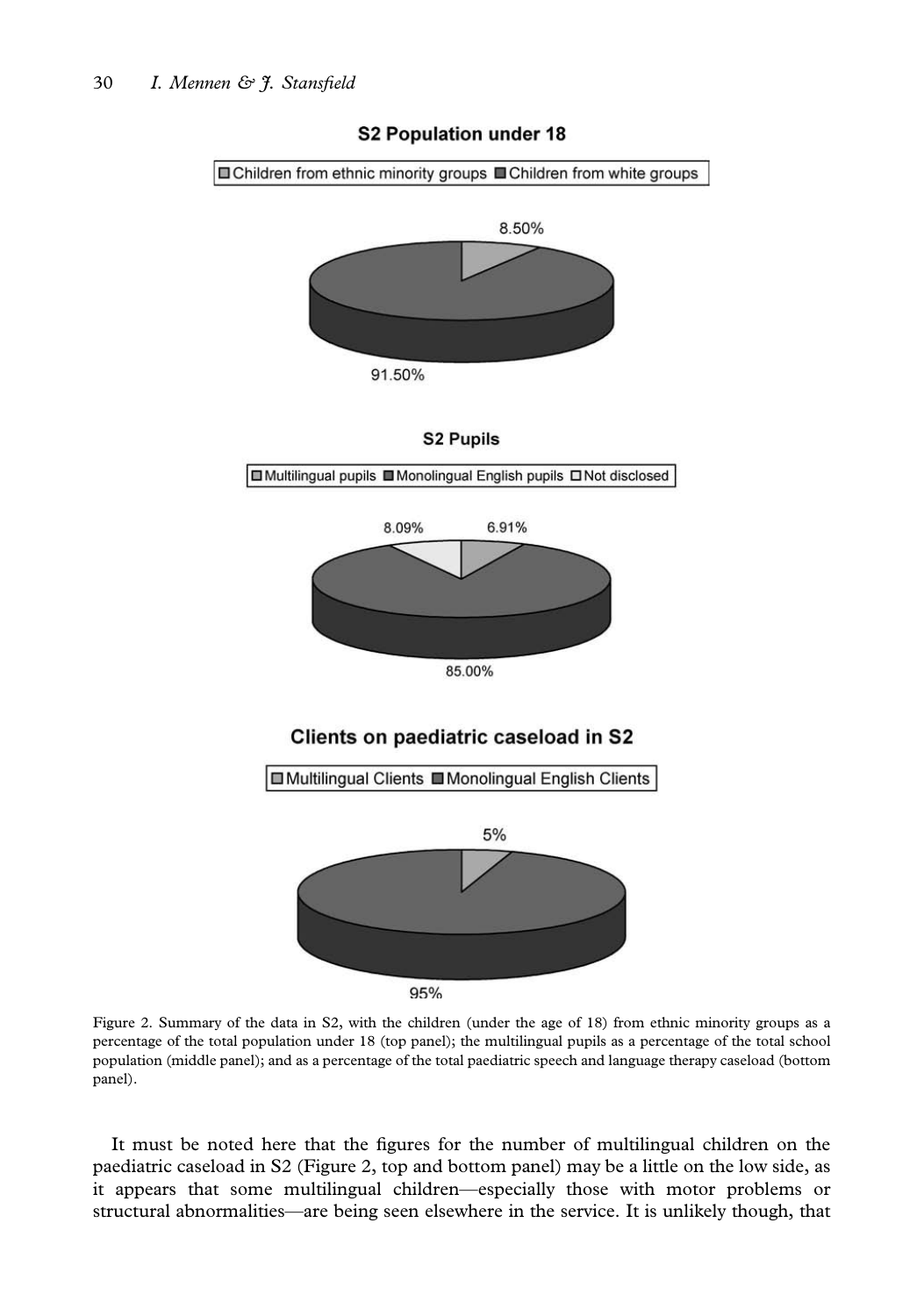

Figure 3. Summary of the data in E1, with the children (under the age of 18) from ethnic minority groups as a percentage of the total population under 18 (top panel); the multilingual pupils as a percentage of the total school population (middle panel); and as a percentage of the total paediatric speech and language therapy caseload (bottom panel).

as many as 3.5% (more than 100 multilingual children) are seen elsewhere in the service (as confirmed by the S2 service-coordinator), and it would not alter our conclusion of an underrepresentation. Our conclusion of an under-representation is also confirmed by the LEA data which correspond to the population data (Figure 2, middle panel). Note that around 8% of the pupils had not disclosed their knowledge of other languages and it may be reasonable to assume that some of them are multilingual. This would further strengthen our conclusion of an under-representation of multilingual children on the speech and language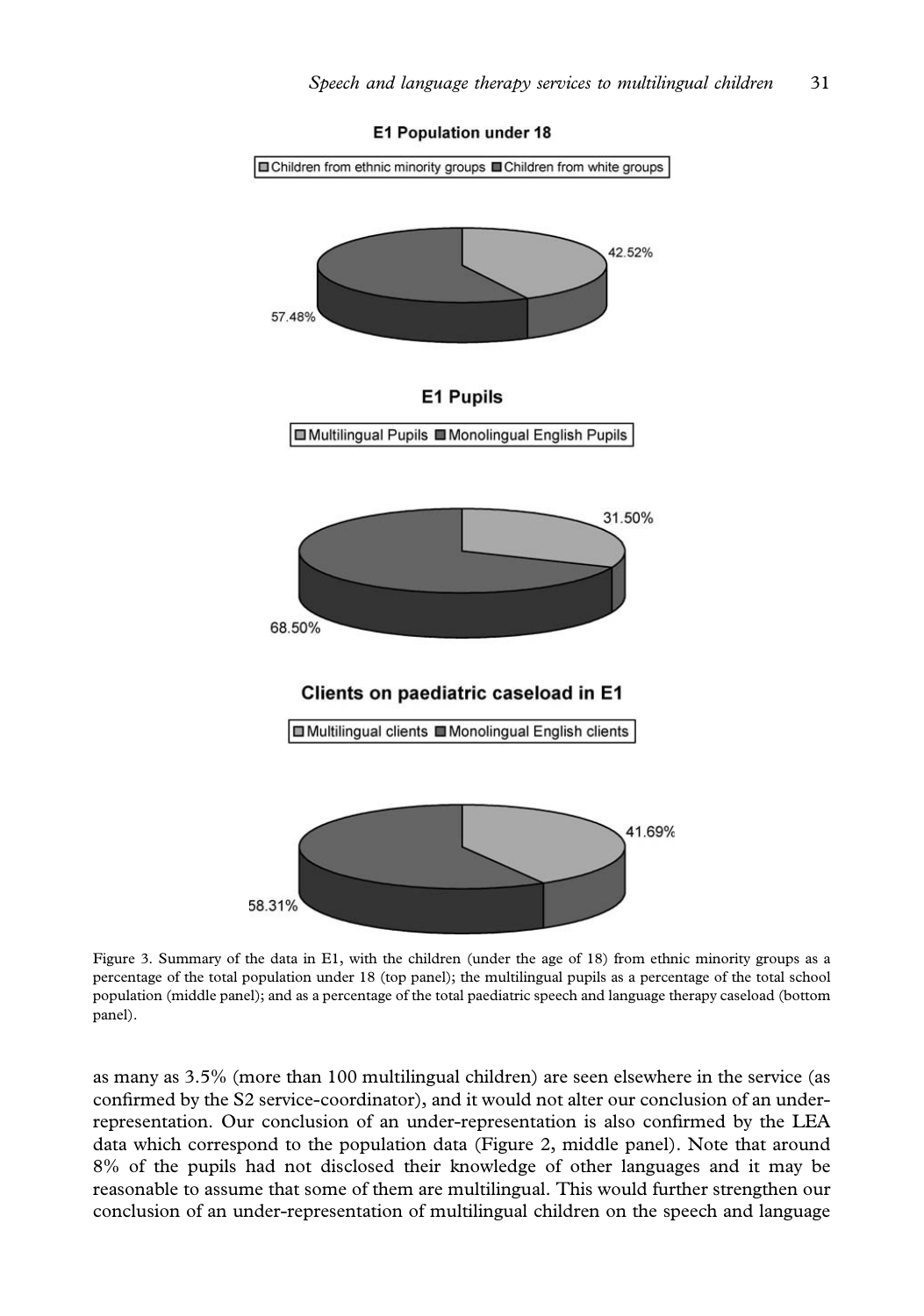therapy caseload. Instances of under-representation are undesirable but not uncommon in the UK, and have previously been reported for different areas of England and Wales (Winter, 1999).

The LEA data (middle panels) also confirm our conclusion of an equal representation in S1, as these data roughly correspond to the proportion of multilingual children on the caseload and in the population. However, if we compare the proportion of multilingual children on the speech and language therapy caseload to the proportion of multilingual pupils in the school population in E1, it appears that there are more multilingual children on the caseload than might be expected from the LEA data. Neither the Census data nor the LEA data provide accurate measures of multilingualism. The categorizations used in the Census are problematic as they do not necessarily give sufficient information about the number of multilingual children in the population. The data obtained from the LEA, on the other hand, might not be as accurate as the Census data, as pupils or their parents are under no obligation to supply this information. Furthermore, pre-schoolers are not included in the LEA data, whereas they are included in the Census. It may well be possible that the discrepancy of roughly 10% between the school data and the population data is due to the large number of preschoolers. In fact, the percentage of non-white ethnic children from 7 to 18 years old in E1 is 28% (Census 2001). This is roughly similar to the percentage of multilingual pupils (31.5%). As speech and language therapists provide services not only to school age children, but also to pre-school children, we believe that it is better to rely on the Census data here. Therefore, we conclude that E1 is providing an equitable service for multilingual children in terms of numbers.

Table I illustrates the ethnicity of the multilingual children under the age of 18. The most prevalent non-white group in all three cities is Pakistani, followed by Indian and Any Mixed. $5$  It can be seen that the prevalent groups in the two Scottish cities largely overlap, but that they differ somewhat from those in the English city. For example, E1 has a relatively low prevalence of Chinese and Caribbean groups but a high prevalence of Bangladeshi, whereas the reverse is true in the Scottish cities.

## Linguistic diversity in school population and on caseload

Table II shows a great deal of linguistic diversity in the school population of the three cities. Given that Pakistani and Indian are among the most common ethnic minority groups, it is not surprising that Punjabi or Panjabi<sup>5</sup> appear to be the most commonly spoken languages. Different methods of classifying the languages spoken by pupils are apparent in this table. For example, in the E1 data, a distinction is made between Panjabi and Punjabi, whereas in S1 and S2 the cover term Panjabi is presumably used to refer to both varieties. Punjabi and Panjabi are very different languages (Pert and Letts, 2003) and in order to ensure appropriate support it is vital for speech and language therapists to know which of these languages are spoken in their local community (Stow and Dodd, 2003). Note also that in the E1 data Punjabi is mentioned twice (once as 'Punjabi (Urdu)' and once as 'Punjabi (Urdu) & Urdu', the latter presumably refers to speakers of both languages), and that there is a discrepancy of 0.01% in the E1 data from the source document we received (most likely due to the rounding of figures).

When the data in Tables II and III are compared, different methods of classifying languages also become apparent between education and NHS Health Trusts, as well as between the different Health Trusts. For example, in city E1 the distinction between Punjabi and Panjabi in the LEA data is not maintained in the caseload data. Furthermore,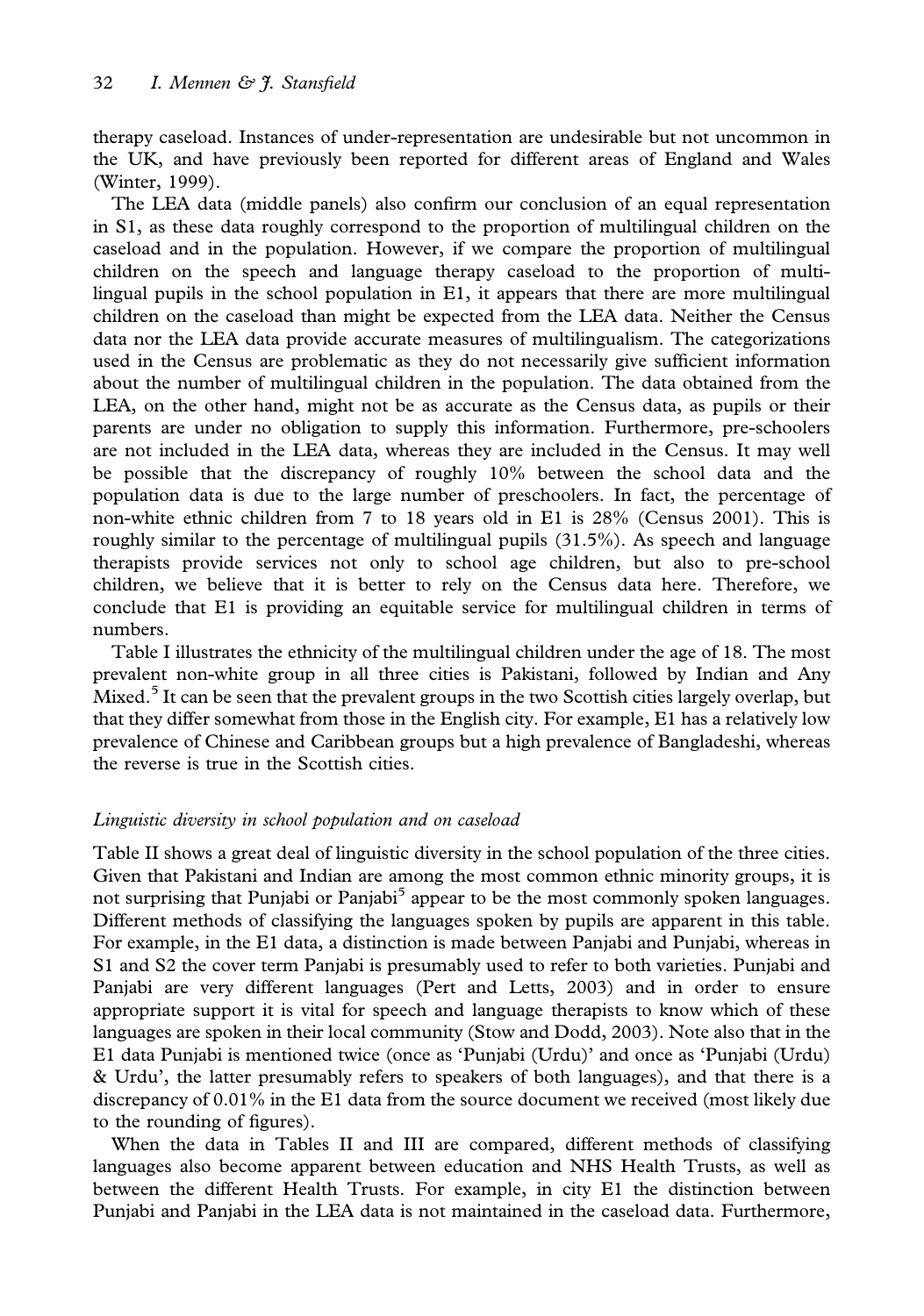|                                     |                                 |                                 | Ethnicity of children under 18 (Census 2001) |                                 |                                 |                                 |
|-------------------------------------|---------------------------------|---------------------------------|----------------------------------------------|---------------------------------|---------------------------------|---------------------------------|
|                                     |                                 |                                 | Cities                                       |                                 |                                 |                                 |
|                                     |                                 | S1                              | S <sub>2</sub>                               |                                 |                                 | E1                              |
| Ethnic group                        | No. of<br>residents<br>under 18 | $%$ of<br>residents<br>under 18 | No. of<br>residents<br>under 18              | $%$ of<br>residents<br>under 18 | No. of<br>residents<br>under 18 | $%$ of<br>residents<br>under 18 |
| White                               | 77,204                          | 93.55                           | 110,171                                      | 91.50                           | 147,310                         | 57.48                           |
| Non-white                           | 5,325                           | 6.45                            | 10,239                                       | 8.50                            | 108,956                         | 42.52                           |
| Pakistani                           | 1,421                           | 1.72                            | 5,819                                        | 4.83                            | 43,687                          | 17.05                           |
| Any mixed                           | 1,243                           | 1.51                            | 817                                          | 0.68                            | 16,976                          | 6.62                            |
| Chinese                             | 775                             | 0.94                            | 787                                          | 0.65                            | 915                             | 0.36                            |
| Indian                              | 547                             | 0.66                            | 1,107                                        | 0.92                            | 16,115                          | 6.29                            |
| Other ethnic                        | 395                             | 0.48                            | 535                                          | 0.44                            | 1,843                           | 0.72                            |
| African                             | 312                             | 0.38                            | 322                                          | 0.27                            | 1,970                           | 0.77                            |
| Other South Asian                   | 308                             | 0.37                            | 655                                          | 0.54                            | 3,560                           | 1.39                            |
| Bangladeshi                         | 228                             | 0.28                            | 56                                           | 0.05                            | 9,435                           | 3.68                            |
| <b>Black British or Other Black</b> | 49                              | 0.06                            | 88                                           | 0.07                            | 2,400                           | 0.94                            |
| Caribbean                           | 47                              | 0.06                            | 53                                           | 0.04                            | 12,055                          | 4.70                            |
| Total population                    | 82,529                          | 100.00                          | 120,410                                      | 100.00                          | 256,266                         | 100.00%                         |

Table I. Ethnicity of children under the age of 18 in each of the three cities of investigation, expressed in total numbers and as a percentage of the total population under the age of 18.

Table II. Main languages spoken by pupils as a percentage of the total school population in 2001 – 2002 in each of the three cities of investigation.

|                              |               | Main languages spoken by pupils $(2001 – 2002)$ |               |                         |               |
|------------------------------|---------------|-------------------------------------------------|---------------|-------------------------|---------------|
|                              |               | Cities                                          |               |                         |               |
| S <sub>1</sub>               |               | S <sub>2</sub>                                  |               | E1                      |               |
| Language                     | $\frac{0}{0}$ | Language                                        | $\frac{0}{0}$ | Language                | $\frac{0}{0}$ |
| English                      | 94.64         | English                                         | 85.00         | English                 | 68.5          |
| Panjabi                      | 1.30          | Panjabi                                         | 2.90          | Punjabi (Urdu) and Urdu | 12.9          |
| Cantonese/Hakka <sup>7</sup> | 0.30          | Urdu                                            | 2.16          | Panjabi (Gurmukhi)      | 6.8           |
| Bengali                      | 0.25          | Arabic                                          | 0.41          | Bengali                 | 3.9           |
| Arabic                       | 0.22          | Cantonese                                       | 0.23          | Punjabi (Urdu)          | 1.7           |
| Chinese/Mandarin             | 0.09          | Gaelic                                          | 0.10          | Gujarati                | 1.3           |
| Italian                      | 0.07          | Italian                                         | 0.08          | Creole                  | 0.4           |
| Other                        | 3.13          | French                                          | 0.07          | Hindi                   | 0.2           |
|                              |               | Other                                           | 0.96          | Other                   | 4.2           |
|                              |               | Unknown                                         | 8.09          |                         |               |
| Total %                      | 100.00        | Total %                                         | 100.00        | Total %                 | 99.9          |
| Total school population      | 54,516        | Total school population                         | 83,533        | Total school population | 178,120       |

the caseload data in the two Scottish cities refer to Hindi-Urdu, whereas the LEA data for S2 refer to Urdu and the LEA data for S1 no mention is made of either Urdu or Hindi-Urdu. It is also noteworthy that the LEA data in S1 fail to count Gaelic speakers in the school population, which explains why Gaelic is represented in the five most prevalent languages on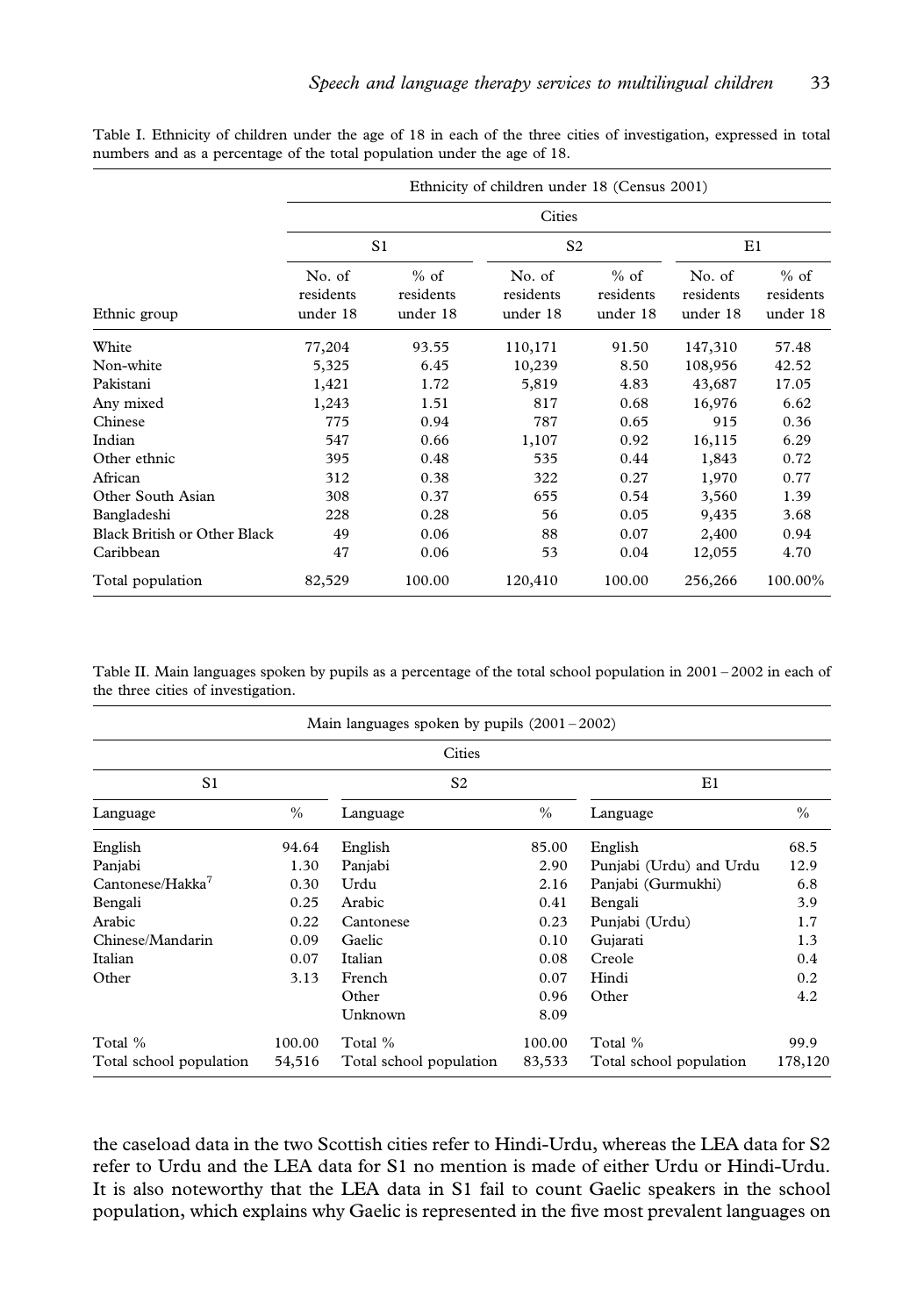| percentage of the total paediatric caseload.<br>Table III. The languages spoken by the  |                                               | clients on speech and language therapy caseload in each of the three cities, together with the five most prevalent languages as                                                                                                                                                                                                                                |                                           |                                                                                                  |                                                                                                                                                                                                                                                      | $\mathfrak{a}$                                                                                                 |
|-----------------------------------------------------------------------------------------|-----------------------------------------------|----------------------------------------------------------------------------------------------------------------------------------------------------------------------------------------------------------------------------------------------------------------------------------------------------------------------------------------------------------------|-------------------------------------------|--------------------------------------------------------------------------------------------------|------------------------------------------------------------------------------------------------------------------------------------------------------------------------------------------------------------------------------------------------------|----------------------------------------------------------------------------------------------------------------|
|                                                                                         |                                               | 5                                                                                                                                                                                                                                                                                                                                                              |                                           | Languages spoken by clients on speech and language therapy caseload<br>S <sub>2</sub>            | 同                                                                                                                                                                                                                                                    |                                                                                                                |
|                                                                                         |                                               | % of total caseload                                                                                                                                                                                                                                                                                                                                            |                                           | % of total caseload                                                                              |                                                                                                                                                                                                                                                      | % of total caseload                                                                                            |
| Total no. of monolingual clients<br>Total no. of multilingual clients<br>Total caseload |                                               | $93.55 (n = 1087)$<br>$100.00 (n = 1162)$<br>$(n=75)$<br>6.45                                                                                                                                                                                                                                                                                                  |                                           | $94.27 (n = 3406)$<br>$100.00(n=3613)$<br>5.73 $(n = 207)$                                       |                                                                                                                                                                                                                                                      | $100.00(n=8000)$<br>58.31 $(n=4665)$<br>$(n=3335)$<br>41.69                                                    |
| Languages other than English                                                            | Hindi-Urdu<br>Panjabi<br>Bengali<br>Arabic    | $1.20(n=14)$<br>$1.46 (n = 17)$<br>$(n=6)$<br>$(n=5)$<br>0.43<br>0.52                                                                                                                                                                                                                                                                                          | Hindi-Urdu<br>Panjabi<br>Swahili<br>Farsi | $(n=110)$<br>$(n=30)$<br>$(n = 10)$<br>$\widehat{\Xi}$<br>$(n =$<br>3.04<br>0.83<br>0.28<br>0.28 | $\ensuremath{\mathrm{P}}\xspace\ensuremath{\mathrm{a}}\xspace\ensuremath{\mathrm{a}}\xspace\ensuremath{\mathrm{b}}\xspace\ensuremath{\mathrm{t}}\xspace\ensuremath{\mathrm{o}}\xspace\ensuremath{\mathrm{s}}$<br>Bengali<br>Panjabi<br>$\rm Kokni^9$ | $25.00(n=2000)$<br>7.50 $(n = 600)$<br>500<br>$0.5(n=40)$<br>$6.25(n=$                                         |
|                                                                                         | Cantonese<br>Gaelic                           | $(n=5)$<br>$(n=4)$<br>0.43<br>0.34                                                                                                                                                                                                                                                                                                                             | Chinese/Hakka<br>Cantonese                | $(n=9)$<br>ົດ<br>$(n = 1)$<br>0.14<br>0.25                                                       | Cantonese<br>Hindko <sup>10</sup>                                                                                                                                                                                                                    | $(n=40)$<br>$(n=30)$<br>0.5 <sub>1</sub><br>0.38                                                               |
|                                                                                         | Chinese/Mandarin<br>French                    | $(n=3)$<br>$(n=3)$<br>0.26<br>0.26                                                                                                                                                                                                                                                                                                                             | Serbo-Croat<br>Pashto <sup>6</sup>        | ົດ<br>ົດ<br>$(n=$<br>$(n =$<br>0.14<br>0.14                                                      | Vietnamese<br>Arabic                                                                                                                                                                                                                                 | $(n=30)$<br>$(n=20)$<br>0.38<br>0.25                                                                           |
|                                                                                         | Spanish<br>Italian                            | $(n=3)$<br>0.26<br>0.26                                                                                                                                                                                                                                                                                                                                        | Turkish<br>Arabic                         | $(n=4)$<br>$(n=4)$<br>0.11<br>0.11                                                               | Gujarati<br>Somali                                                                                                                                                                                                                                   | $(n=20)$<br>$\widehat{20}$<br>$(n=1)$<br>0.25<br>0.25                                                          |
|                                                                                         | ${\rm ChineseHakka}^7$<br><b>Japanese</b>     | $(n=3)$ $(n=2)$<br>0.17<br>0.17                                                                                                                                                                                                                                                                                                                                | Russian<br>Gaelic                         | $\widehat{\mathcal{E}}$<br>$\widehat{\mathcal{E}}$<br>$(n=1)$<br>$(n = 1)$<br>0.08<br>0.08       | Chinese/Mandarin<br>Serbo-Croat                                                                                                                                                                                                                      | ົດ<br>ົດ<br>$(n =$<br>$(n =$<br>0.06<br>0.06                                                                   |
|                                                                                         | Serbo-Croat<br>German                         | $\begin{array}{l} \left( \begin{array}{c} \mathfrak{D} \\ \mathfrak{D} \end{array} \right) \\ \left( \begin{array}{c} \mathfrak{D} \\ \mathfrak{D} \end{array} \right) \\ \left( \begin{array}{c} \mathfrak{D} \\ \mathfrak{D} \end{array} \right) \\ \left( \begin{array}{c} \mathfrak{D} \\ \mathfrak{D} \end{array} \right) \\ \end{array}$<br>0.17<br>0.17 | Chinese/Mandarin<br>German                | ର ର<br>$(n=1)$<br>$(n=$<br>0.06<br>0.06                                                          | $\rm{Kutchic}^{11}$<br>Dutch                                                                                                                                                                                                                         | ົດ<br>ທີ<br>$(n =$<br>$(n =$<br>0.06<br>0.06                                                                   |
|                                                                                         | Gujarati<br>$\ensuremath{\mathrm{Pastrho}^8}$ | $(n=1)$<br>$(n=1)$<br>0.09<br>0.09                                                                                                                                                                                                                                                                                                                             | Portuguese<br>talian                      | $\widehat{\mathcal{C}}$<br>$(n=1)$<br>$n = 2$<br>0.06<br>0.03                                    | ${\rm Chinese/Hakka}^7$<br>Greek                                                                                                                                                                                                                     | $\widehat{\mathcal{E}}$<br>নি<br>$(n=1)$<br>$(n=1)$<br>0.04<br>0.03                                            |
|                                                                                         | Czech<br>Thai                                 | $(n=1)$<br>$(n = 1)$<br>0.09<br>0.09                                                                                                                                                                                                                                                                                                                           | Spanish<br>Danish                         | $(n=1)$<br>$(n=1)$<br>0.03<br>0.03                                                               | French<br>Czech                                                                                                                                                                                                                                      | $\widehat{\mathcal{C}}$<br>$\widehat{\mathcal{C}}$<br>$(n=1)$<br>$(n=1)$<br>0.03<br>0.03                       |
|                                                                                         |                                               |                                                                                                                                                                                                                                                                                                                                                                |                                           |                                                                                                  | Albanian<br>Yoruba<br>Tamil                                                                                                                                                                                                                          | ର<br>$\widehat{\mathcal{C}}$<br>$\widehat{\mathcal{C}}$<br>$(n=1)$<br>$(n =$<br>$(n =$<br>0.03<br>0.03<br>0.03 |
| Total no. of languages other than English                                               | $\frac{8}{18}$                                |                                                                                                                                                                                                                                                                                                                                                                | $\frac{8}{18}$                            |                                                                                                  | $\overline{c}$                                                                                                                                                                                                                                       |                                                                                                                |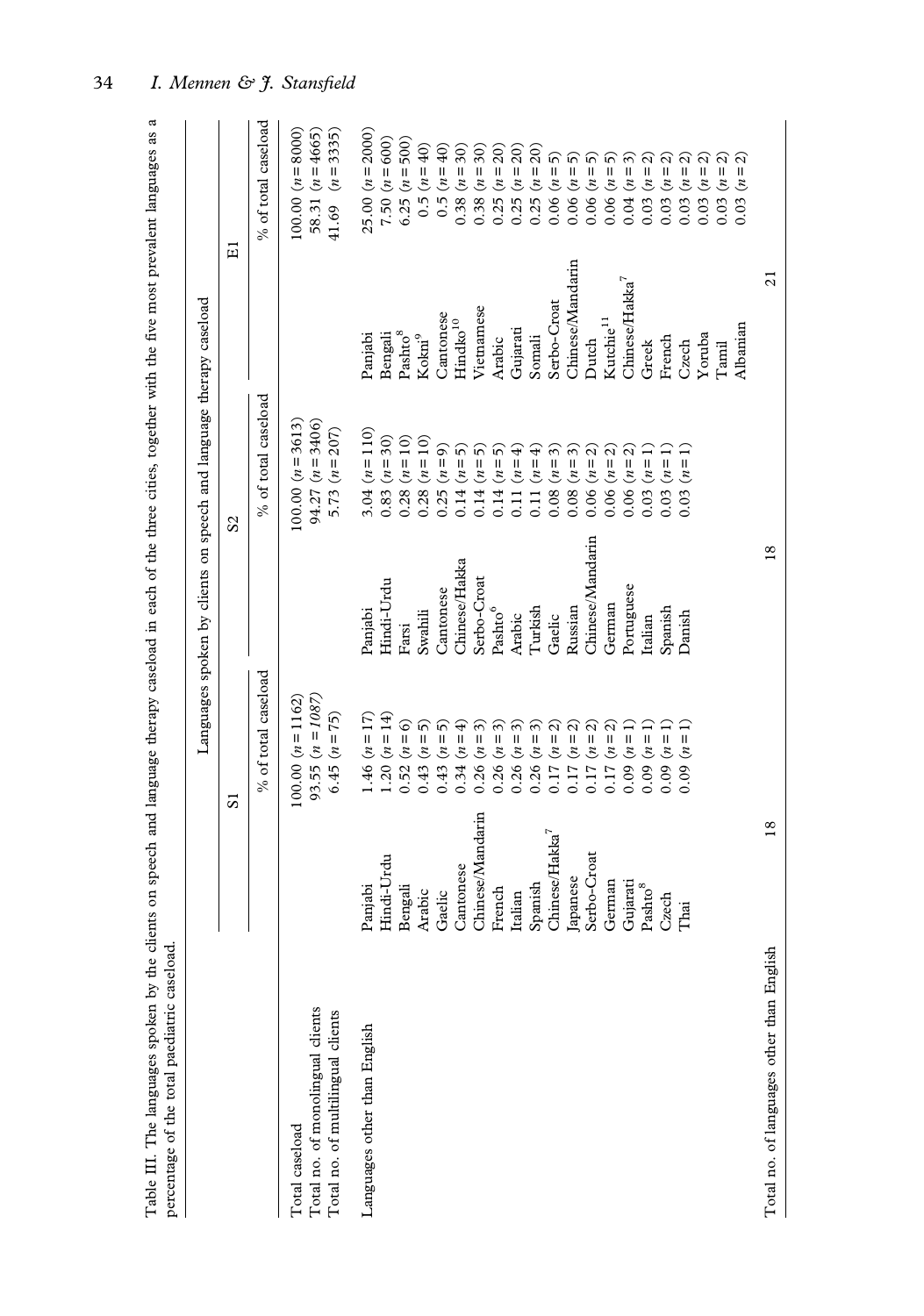the speech and language therapy caseload, yet does not appear in the school population data. Another difference is the number of languages represented in the category 'other'. In S1 this includes Spanish, Korean, French, Japanese and 'fifty three other languages not further specified', in S2 it includes German, Spanish, Bengali, and 'other languages not specified', and in E1 it includes Arabic, Pashto, Vietnamese and 'many more languages not named' (LEA statistics 2001 – 2002).

Such differences in classification of languages highlights the need for organisations to work together to come up with an agreement as to how data should be collected in order to ensure that data necessary for service planning are comparable and reliable. This finding is consistent with Winter (1999) who reported similar disparities in data reporting and emphasised the effect of the lack of consistent data reporting and terminology on service planning.

A finding which is not illustrated in the tables is that S2 and E1 service coordinators had noticed an increase in referrals from particular languages or language groups. In S2 an increase in referrals for asylum seekers' languages such as Swahili, Farsi, and Russian had been noticeable in the last 2 years, which—according to the respondent—was due to asylum seekers being referred to the service. This reflects the situation in the UK where there has been a large increase of people attempting to seek refuge in the UK over the last 5 years (http://www.homeoffice.gov.ukz, accessed 27.2.04). In E1 a noticeable increase in clients using Bangla (Bengali/Sylhetti)<sup>12</sup> was reported, which was possibly due to the fact that more link-workers had been employed who speak Bangla and this might have made Health Visitors more aware of possible communication problems. No increase in referrals from any particular languages was reported in S1. The reported increase in referral for users of Swahili and Farsi in S2, and Bangla in E1 is reflected in their presence in the top five multilingual caseload languages in the respective cities.

The sheer number of languages and the changes in language groups being referred to the service highlight the challenge service providers are faced with when working with clients from culturally and linguistically diverse backgrounds (Young and Westernoff, 1999). However, knowledge about the number of minority groups and languages in the area of remit may help managers to plan an equitable service and it may serve as a powerful tool to negotiate allocation of resources (Winter, 2001).

#### Speech and language therapists working with multilingual children

A finding that is not illustrated in the tables is the number of therapists who had multilingual children on their caseload. Of all respondents to the questionnaires in S1, 77% (14/18) had multilingual clients on their caseloads. Those therapists who had multilingual children on their caseload reported that they represented between 1 and 25% of their total caseloads, with a range of  $1 - 26$  multilingual clients. City S2 has a specialist bilingual team, which is responsible for providing speech and language therapy to multilingual children. This means that all staff (currently three speech and language therapists) have multilingual children on their caseloads. The number of speech and language therapists working with paediatric clients in E1 was 70, and it was reported that all therapists are expected to work with multilingual clients.

As anticipated from the literature (Winter, 1999), these results show that the majority of speech and language therapists have at least some multilingual children on their caseloads, although the number of multilingual children they see varies considerably. Winter (1999) found that the higher the proportion of the multilingual population, the more the tendency to spread out the multilingual caseload between more speech and language therapists,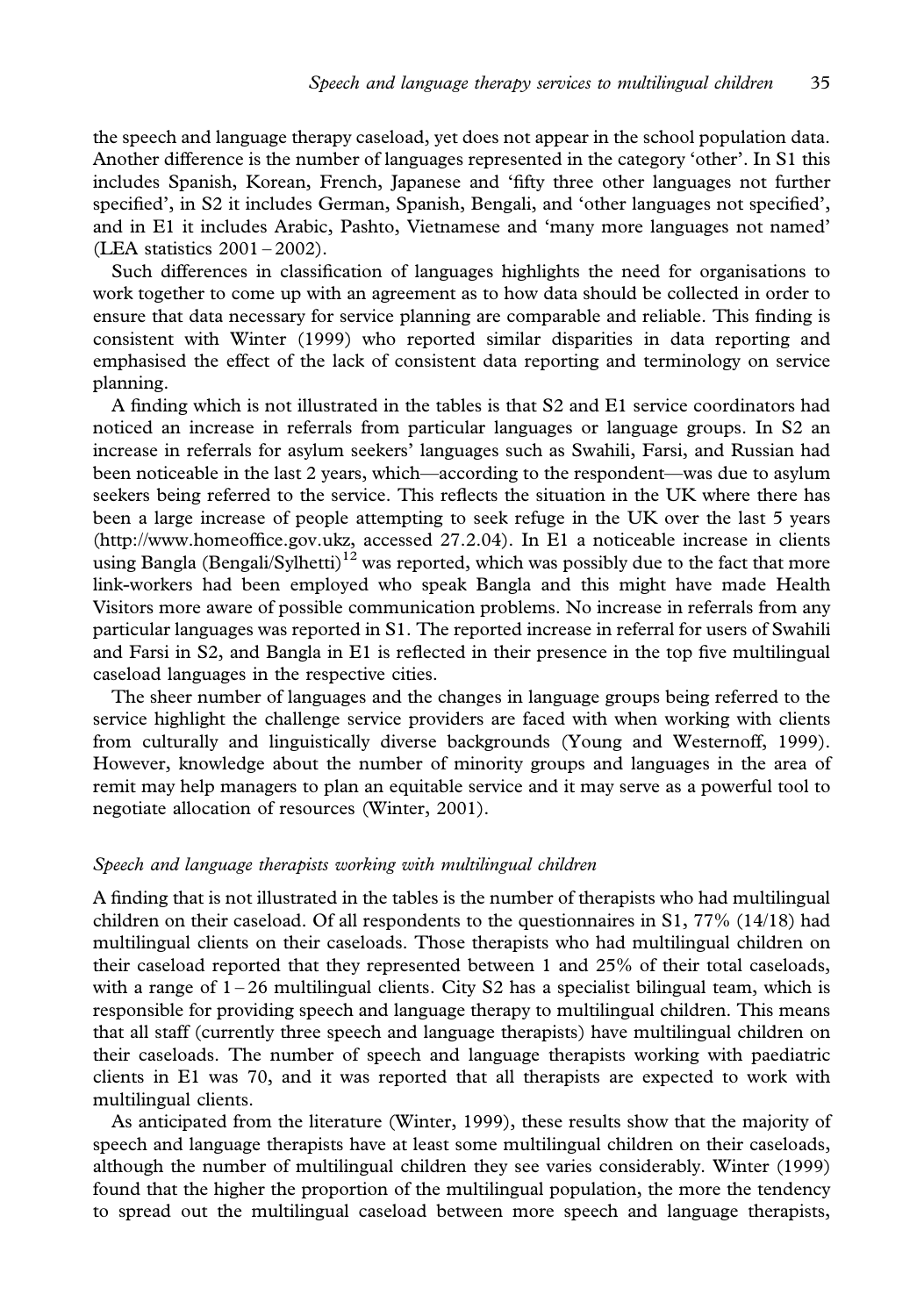specifically if the minority ethnic population is more than  $7\%$ . If it is smaller than  $7\%$ , a large variation in the number of speech and language therapists working with multilingual children was noticed. This was only partially confirmed by our results, in that the city with the largest minority ethnic population (E1) had spread out the caseload over all 70 therapists, whereas the second city with a minority ethnic population of more than 7% (S2) had a specialist bilingual service.

Question 2: Is the speech and language therapy paediatric service equitable in terms of the quality of support services and training?

### Support services

We were specifically interested in whether, and if so which, support services are in place to aid speech and language therapists in their dealings with multilingual children. It appears from our survey that levels of support vary considerably between the three cities of investigation. As can be deduced from Table IV, the quality of the support services is not as good in S1 as it is in the other two cities. Most specifically, in S1 there was no specialist service coordinator for multilingual clients, no information about the service in languages other than English; no promotion of the service to linguistic minority groups; an absence of multilingual speech and language therapists, assistants and co-workers; a rather limited use of interpreting services; limited record-keeping of the languages used by clients and parents/ carers; and an absence of a published policy for working with multilingual client.

Only three of the respondents from S1 reported that they were multilingual (French/ English, French/German/English, and French/Spanish/English, respectively), but none of them used these languages other than English to assess or treat multilingual clients. The French/Spanish/English multilingual therapist, however, occasionally uses Spanish to interact with parents/carers. Furthermore, it was reported that there were no multilingual co-workers or speech and language therapy assistants in S1 (72% of respondents stated that there were no multilingual co-workers and 28% stated they were not aware of any). Nevertheless, as many as 28% (5/18) respondents reported that they did not use interpreting services, even though all but one had multilingual clients on their caseload and no speech and language therapy assistants or co-workers were available in their trust. However, Table III shows that there is a great linguistic diversity with a total of 18 languages other than English on the speech and language therapy paediatric caseload, showing that there is a clear mismatch between the languages spoken by the clients and those spoken by or available to the therapists. Such a mismatch influences the choice of language for intervention and assessment (Jordaan and Yelland, 2003), and as a consequence affects the quality of the service provided to multilingual children. It must be noted here, that the questionnaire did not ask whether therapists perhaps had obtained some knowledge of the structure of the relevant languages, for example by accessing published information about these languages or by special training. However, the level of knowledge required for assessment and treatment is high (Lahey, 1992) and it is unlikely that many therapists will have a level high enough to provide therapy in a language other than English without the help of interpreters or multilingual therapists/assistants.

A possible reason reported for not using interpreting services was that therapists had experienced difficulties with using them in the past. These difficulties were consistent with those outlined in Stow and Dodd (2003), including interpreters' lack of training (specifically in carrying out assessments), the time-consuming nature of using these services, and the expense.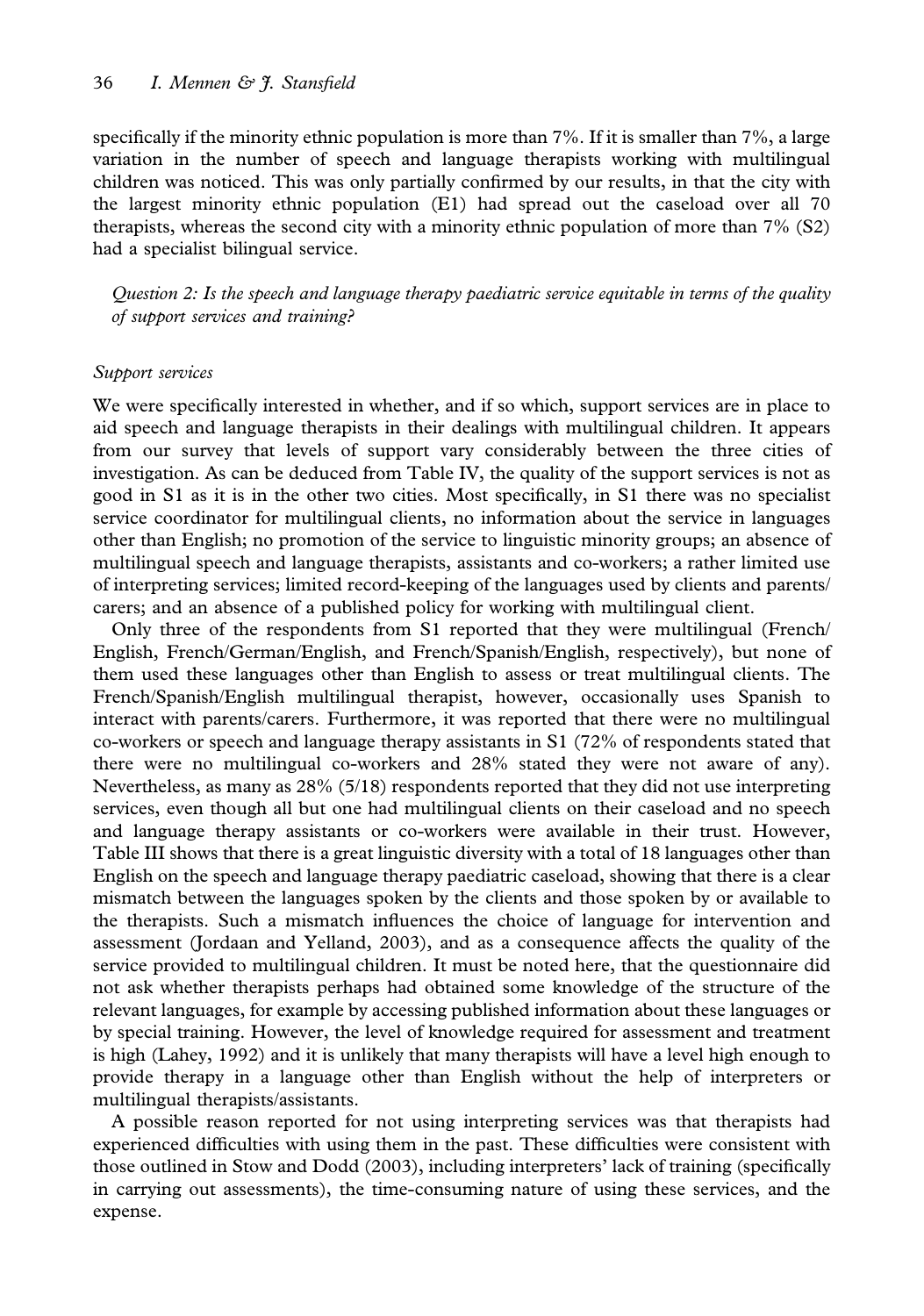|                                                                    |                              | Availability of support services                          |                                                          |
|--------------------------------------------------------------------|------------------------------|-----------------------------------------------------------|----------------------------------------------------------|
|                                                                    |                              | Cities                                                    |                                                          |
| Support services                                                   | 5                            | S <sub>2</sub>                                            | 靣                                                        |
| Info on SLT service in languages<br>Specialist service coordinator | ż                            | Yes                                                       | Yes                                                      |
| other than English                                                 | Not available                | Available                                                 | Available                                                |
| Languages                                                          | n.a.                         | Urdu + Cantonese                                          | Hindi-Urdu, Punjabi, Bengali, Gujerati,                  |
| Format                                                             | n.a.                         | Written                                                   | Written + Audio<br>Mirpuri                               |
| SLT service promoted to linguistic<br>Minority groups              | ž                            | Once                                                      | Yes, on local radio, community meetings,<br>link workers |
| Multilingual Therapists                                            | 3, but none use languages    | 3                                                         | 3                                                        |
|                                                                    | for therapy/assessment       |                                                           |                                                          |
| SIG membership                                                     | $\overline{\mathbf{a}}$      | $100\% (n=3)$                                             | $10\% (n=7)$                                             |
| EAL liaison                                                        | Ad hoc basis                 | Ad hoc basis                                              |                                                          |
| Multilingual SLT assistants/co-workers                             | Not available                |                                                           | $\overline{a}$                                           |
| Languages other than English used                                  | None                         | Cantonese, Chinese/Hakka,                                 | Hindi-Urdu, Punjabi, Bengali/Sylheti,                    |
| by SLT assistants/co-workers                                       |                              | Chinese/Mandarin, Hindi-Urdu,<br>Punjabi, Pashto, Swahili | Gujerati, Pashto                                         |
| Interpreting service<br>Record of languages                        | Available for some languages | Available for most languages                              | Available for all languages                              |
|                                                                    | Casenotes                    | Casenotes + statistical                                   | Casenotes + statistical                                  |
| Policy                                                             | Not available                | Available                                                 | Available                                                |
| RCSLT guidelines                                                   | Not met                      | Partially met                                             | Both guidelines are met                                  |

Table IV. The availability of support services in each of the cities of investigation. Table IV. The availability of support services in each of the cities of investigation.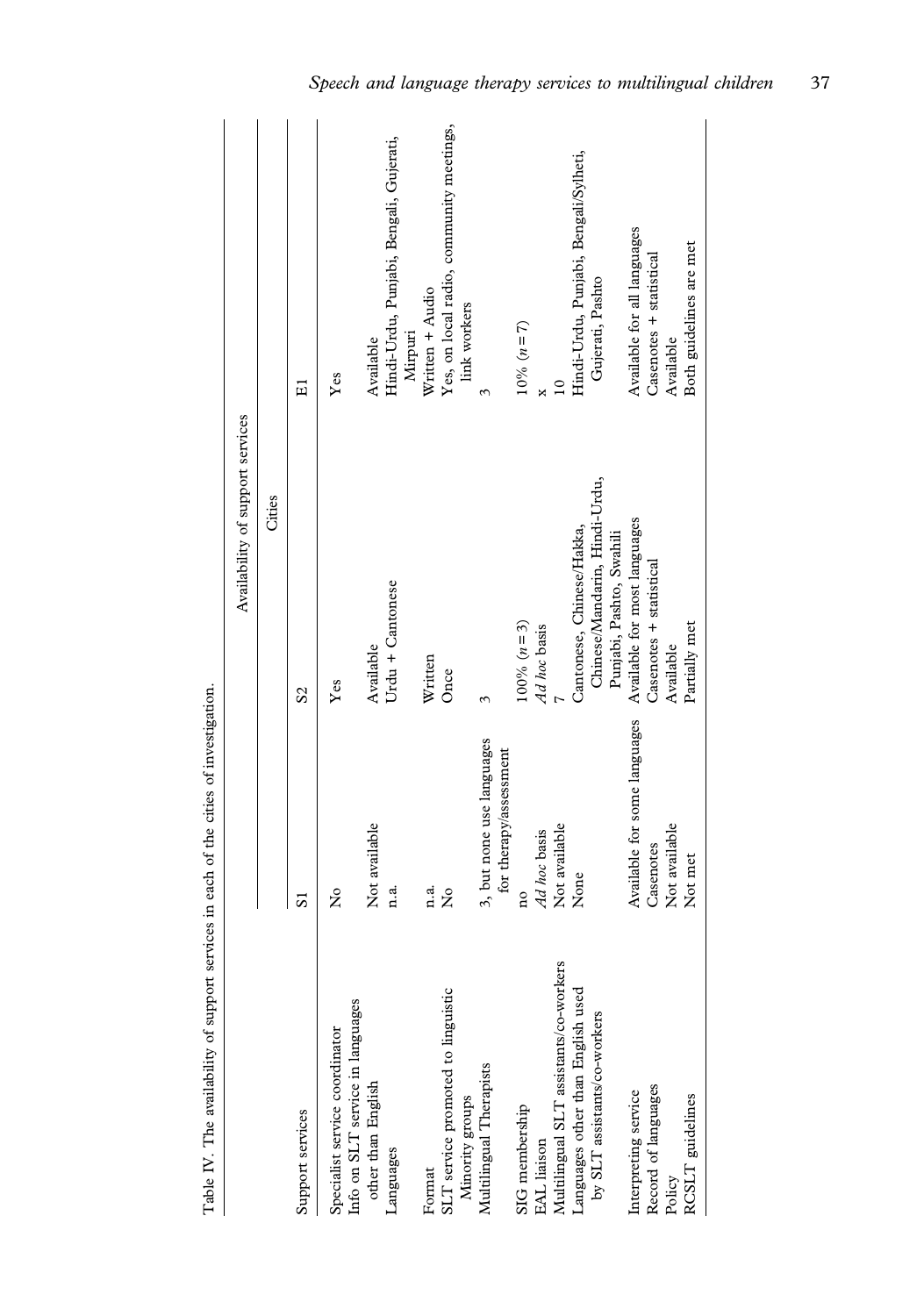A further question relating to the support available, asked about the therapists' contact with the English as an Additional Language (EAL) service. All respondents from S1 stated that they had liased with the EAL service, but that this service was not formal or regular, but rather on an *ad hoc* basis. Half of the respondents, however, reported that they had discussed and/or promoted their role as speech and language therapists to the EAL service.

Results further indicate limited awareness by the respondents in S1 of the availability of resources and policies in their trust. For example, only half of the S1 respondents was aware of the fact that no information about the speech and language therapy service is available in languages other than English, a further 39% (7/18) answered that they did not know whether this information was available, and 11% (2/18) believed it was available. However, none of the latter therapists stated in which languages this information was available or in which format (i.e. audio or written). Similarly, only 39% (7/18) of therapists in S1 knew that their service was not specifically promoted to linguistic minority groups, the rest did not know if it was actively promoted. Interestingly, the majority of respondents, 78% (14/18), thought that there was a need to promote the service to linguistic minority groups—even though it appears that multilingual children are proportionally represented on their caseloads (Figure 1). Three therapists, however, answered that there was no need for such a promotion. The question of whether the trust has a published operational policy yielded rather varied responses in S1. Most respondents from S1 (67%) did not know whether such a policy existed, some respondents (22%) reported that there was no such policy, and two respondents (11%) stated that there was a published operational policy for working with multilingual clients. However, when we accessed policy files from the S1 trust we were unable to find such a policy.

Winter (1999) raised a concern about the apparent lack of information about the ethnicity and linguistic background of clients on speech and language therapy caseloads. The results of our study show less reason for concern as the majority of respondents from S1 (88%) reported that the languages spoken by the clients as well as the parents/carers were reported, but only in case notes. However, there is still some reason for concern as it is not available as an easily retrievable statistic.

S2 appears to be doing much better in terms of its support services. It has a designated service coordinator and a published operational policy for working with multilingual clients. The service is able to provide speech and language therapy in a total of nine different languages, through the use of its three multilingual speech and language therapists (covering five languages), its seven speech and language therapy assistants (providing support in seven languages), and its co-workers (who provide support in seven languages). Information about the service is available in written format in two languages (Urdu and Cantonese), and the service is promoted to linguistic minority groups (although not systematically) and to the EAL service (with which they liase on an *ad hoc* basis). The service also stores information about the languages spoken by clients in statistical records and case notes. Where speech and language therapists, assistants or co-workers are not able to provide therapy or assessment in certain languages, interpreting services are used. However, interpreting services are not available for all languages (most notably Lingala), and they are mostly used only for assessment.

In terms of its support system, E1 appears to be providing an excellent service. Just as in S2, E1 has a designated service coordinator and a published operational policy. Information is available in five languages other than English, and in both audio as well as written format. The service is actively and systematically promoted to linguistic minority groups (through local radio, community meetings, and link workers), but not to the EAL service as E1 does not have such a service according to our respondent. Although, E1 has more multilingual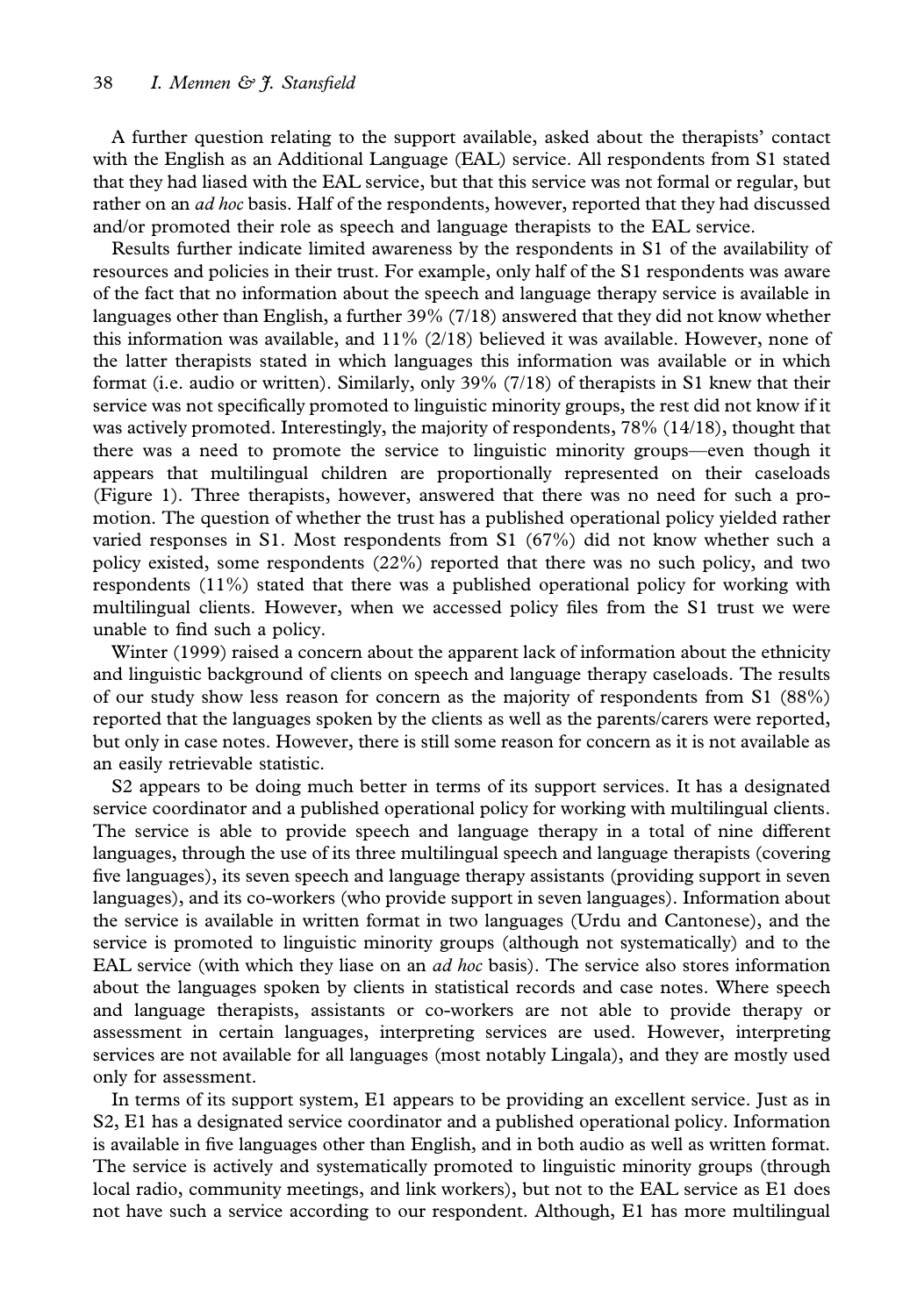speech and language therapy assistants than S2 (ten as opposed to seven) and an equal number of multilingual therapists (three), the total number of languages they cover is smaller (five as opposed to nine). However, in E1 all languages can be provided for through the use of interpreting services including all asylum seeker languages if required. Finally, information about the languages spoken by clients as well as their parents/carers is stored in statistical records and case notes.

#### **Training**

Winter (1999) expressed concerns about the level of training on multilingual issues of speech and language therapists with multilingual children on their caseloads. Our results show that the majority of respondents (56%) in S1 reported not receiving any training on multilingual issues in their undergraduate course. From further analysis of the responses, it became clear that the undergraduate training received correlates with the number of years since qualification, with more training being provided more recently. As illustrated in Figure 4, it appeared that none of the therapists who had graduated between 21 and 35 years ago had received any pre-qualifying training on multilingual issues. However, of those who graduated between 11 and 20 years ago, half had received some training, and this number increased to 63% for those therapists who graduated between 1 and 10 years ago. This therefore suggests that the greatest need for training in multilingual issues would be for those therapists who qualified more than 10 years ago.

Therapists who join the S1 trust are not required to attend in-house training on multilingual issues. Nevertheless, they are all expected to provide services to multilingual clients if they happen to be on their caseload. Therapists responsible for a large proportion of multilingual clients (60% of the total multilingual paediatric caseload) had received some form of postgraduate training on multilingual issues. However, therapists who had received no training on multilingual matters were responsible for 24% of the multilingual caseload.

None of the respondents from S1 are members of the Special Interest Group (SIG)— Bilingualism, not even those with relatively large numbers of multilinguals on their caseload. Some therapists (22%) knew of a designated therapist who could be contacted with queries regarding multilingual clients. That designated therapist was not employed by their own



Figure 4. The relation between the number of years since qualification and the training received in multilingual and multicultural matters by speech and language therapists in S1.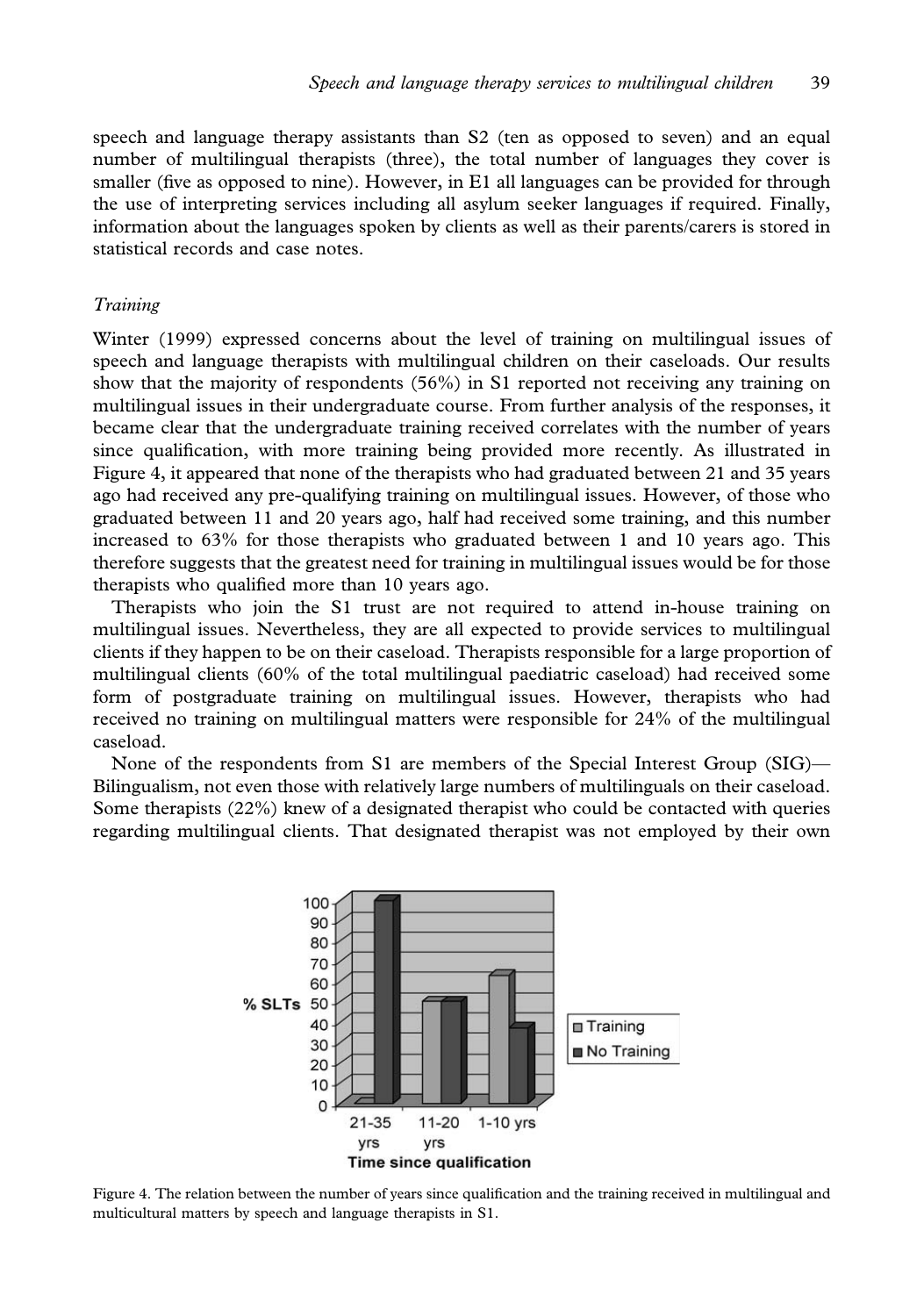trust, but by the S2 trust. However, the majority of S1 therapists (78%) did not know of a designated therapist, either in their own or in any other trust.

In S2, all therapists that join the bilingual specialist service are expected to undertake formal in-house training courses on multilingual matters and cultural and linguistic diversity. Training is also available to other therapists working in the same trust, speech and language therapists from other trusts, co-workers, speech and language therapy assistants, English as an Additional Language (EAL) staff, teachers, medical staff, other Professions Allied to Medicine (PAM) staff and Educational psychologists. However, as our sample did not include speech and language therapists who are not a member of the bilingual specialist service, we are unaware of the total number of therapists in S2 who attended training on multilingual issues.

In S2, all members of the Bilingual Team are also members of the SIG—Bilingualism. They reported that they use the SIG to gather information about certain languages and cultures, to access appropriate assessment material, to find out about further training, and to exchange ideas and information about working with multilingual clients.

It was reported that all speech and language therapists who join the E1 speech and language therapy service are required to attend an in-house course where they receive specific training on multilingual issues. Specific training is also provided to speech and language therapists from other trusts, co-workers and speech and language therapy assistants. In E1, 10% (7/70) of speech and language therapists working with children are members of the SIG—Bilingualism, and they use that group for similar reasons as the therapists in S2.

Despite the fact that more than three quarters of the speech and language therapists in S1 had at least one multilingual client on their caseload, it appears that some of them may not be 'equipped with the knowledge and skills that are required of them in order to give all clients adequate service' (Winter, 1999: 92). It is possible that this is due to different or more pressing priorities within this service. Nevertheless, it is a concern that even though the need for training (at undergraduate and post-graduate level) is being recognised (RCSLT, 1996; Cheng, Battle, Murdoch and Martin, 2001; Stow and Dodd, 2003), the S1 trust does not yet appear to have taken steps to ensure that their therapists have the appropriate knowledge to work with multilingual individuals. There was no need for concern in S2 and E1, where speech and language therapists are well educated on multilingual matters as they are required to attend an in-house course when they join the service.

## Question 3: Do speech and language therapists/service coordinators think that they are able to meet the RCSLT guidelines?

The RCSLT (1996) advises that (i) speech and language assessment should be carried out in all languages spoken by a multilingual client and (ii) therapy should be offered in the client's or parents' chosen language. The question of whether their service was able to meet the RCSLT guidelines, was answered by less than half (39%, 7/18) of respondents in S1. Of those, all but one, agreed that neither of the guidelines are currently being met. The only respondent who felt that both guidelines were being met had relatively high numbers of multilingual clients on his/her caseload.

The service co-ordinator in S2 reported that the RCSLT guidelines are only partially met by the service, in that the service could ensure that assessment was carried out for all languages, but could not always provide therapy in the clients' language of choice. It was mentioned that increasing pressure on the service due to a rapid increase in asylum seekers and refugees from various countries has greatly changed the language profile of the community (with more Eastern European, Middle Eastern, and African languages).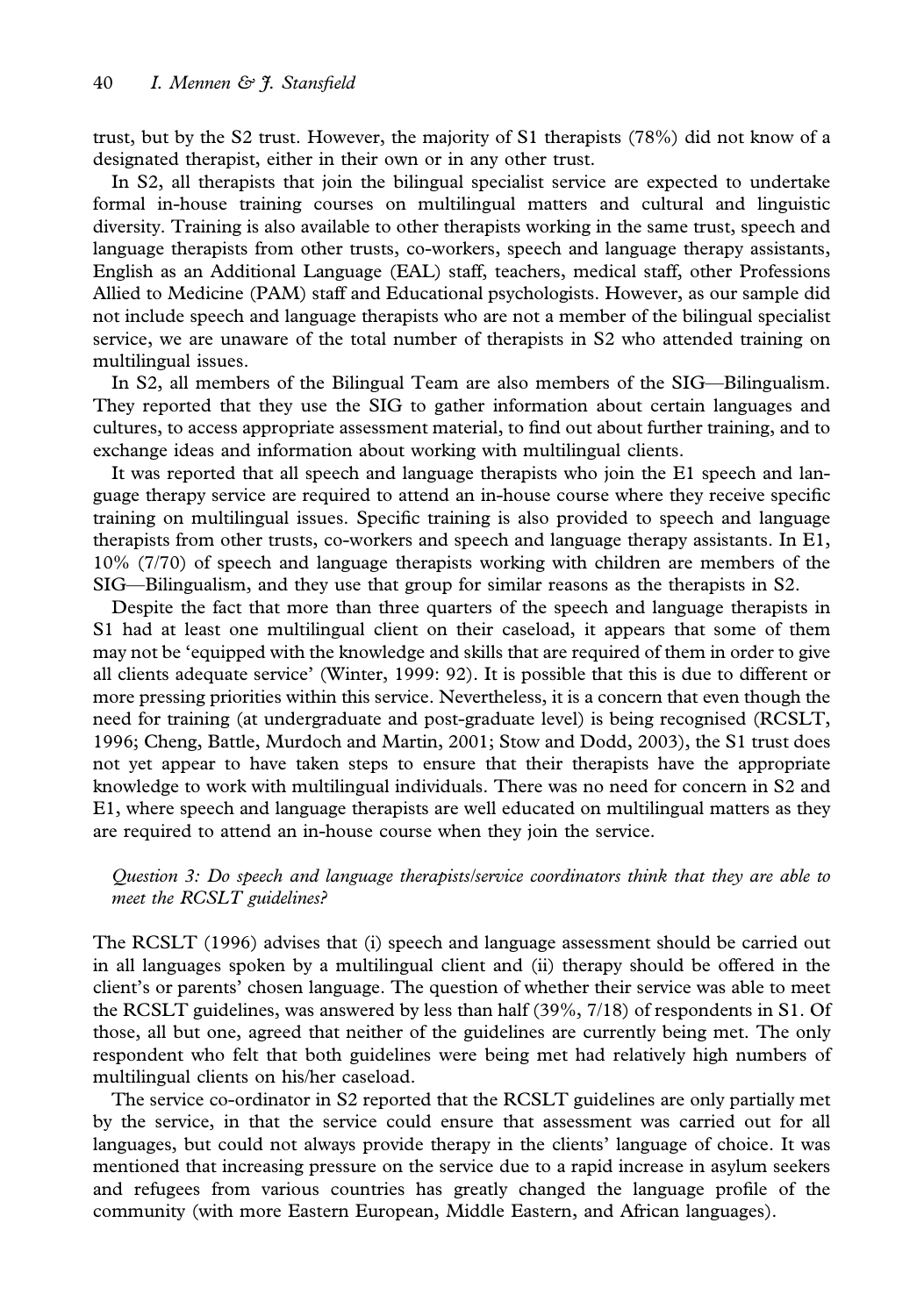The E1 service coordinator reported that their service is currently able to meet all RCSLT guidelines, by using speech and language therapists and assistants as well as interpreters. It appears that the higher the multilingual population the more successfully these guidelines are implemented. This may be an artefact of management policy where different needs have led to different prioritisation and allocation of funds. With smaller numbers of multilingual clients on speech and language therapy caseloads and a lack of support services available to help them, therapists may feel that 'this field is somehow beyond the scope of the average therapist' (Mumby, 1987: 8). However, a smaller minority ethnic population and smaller numbers of multilingual clients does not justify the scarcity of a satisfactory service (Duncan, 1989).

### Conclusion

There is an increasing recognition by speech and language therapists and their Professional Bodies that speech and language therapy services need to meet the needs of the increasingly diverse population in the UK. This study investigated whether, at the time of research, an equitable speech and language therapy service was being provided to multilingual children in the three cities of investigation. Three main research questions were formulated, and it was argued that a service would be considered to be equitable if our results indicated a positive answer to each research question. Despite the limitations of this study, mainly to do with the sample size, we were able to show various levels of inequity. S1 only appears to provide an equitable service in terms of the first research question, i.e. the proportion of multilingual children on the speech and language therapy caseload which was equal to that of monolingual children. However, the S1 service was not equitable in terms of the quality of the support services and training, nor in its ability to meet RCSLT guidelines. Conversely, the S2 service was inequitable with regards to the proportion of multilingual children on speech and language therapy caseloads suggesting that some multilingual children may be falling through the net. However, in terms of the other two questions it was doing rather well. It appeared the quality of support services and training in S2 is good and the RCSLT guidelines are partially met in that the service is able to provide assessment in all languages, but is sometimes unable to provide therapy in the language of choice. E1 appears to be equitable in all three aspects, with an equal proportion of monolingual and multilingual children on speech and language therapy caseloads, excellent support services/training and the ability to meet all RCSLT guidelines.

From this data it appears that the quality of the service provision may be linked to the size of the minority population: i.e. the larger the minority ethnic population the more equitable the speech and language therapy service. Although this study only addressed speech and language therapy provision in three cities in the UK, it appears likely that multilingual children in smaller cities or rural areas throughout the UK may not have access to a fully culturally and linguistically appropriate service, despite efforts from speech and language therapists to provide such a service. Even though the profession holds the view that it is 'the right of every individual to have access to an appropriate speech and language therapy service for his/her identified needs' (RCSLT, 1996: 150), it still has some way to go towards providing an equitable service to multilingual children, specifically in those areas where the multilingual population is less visible.

It is hoped that this study will form a first step in providing speech and language therapists and their managers with useful information to help them plan or re-evaluate services. Specifically, it is hoped that this study will encourage therapists and managers to collect and record data on the languages spoken by multilingual clients on their caseloads, and that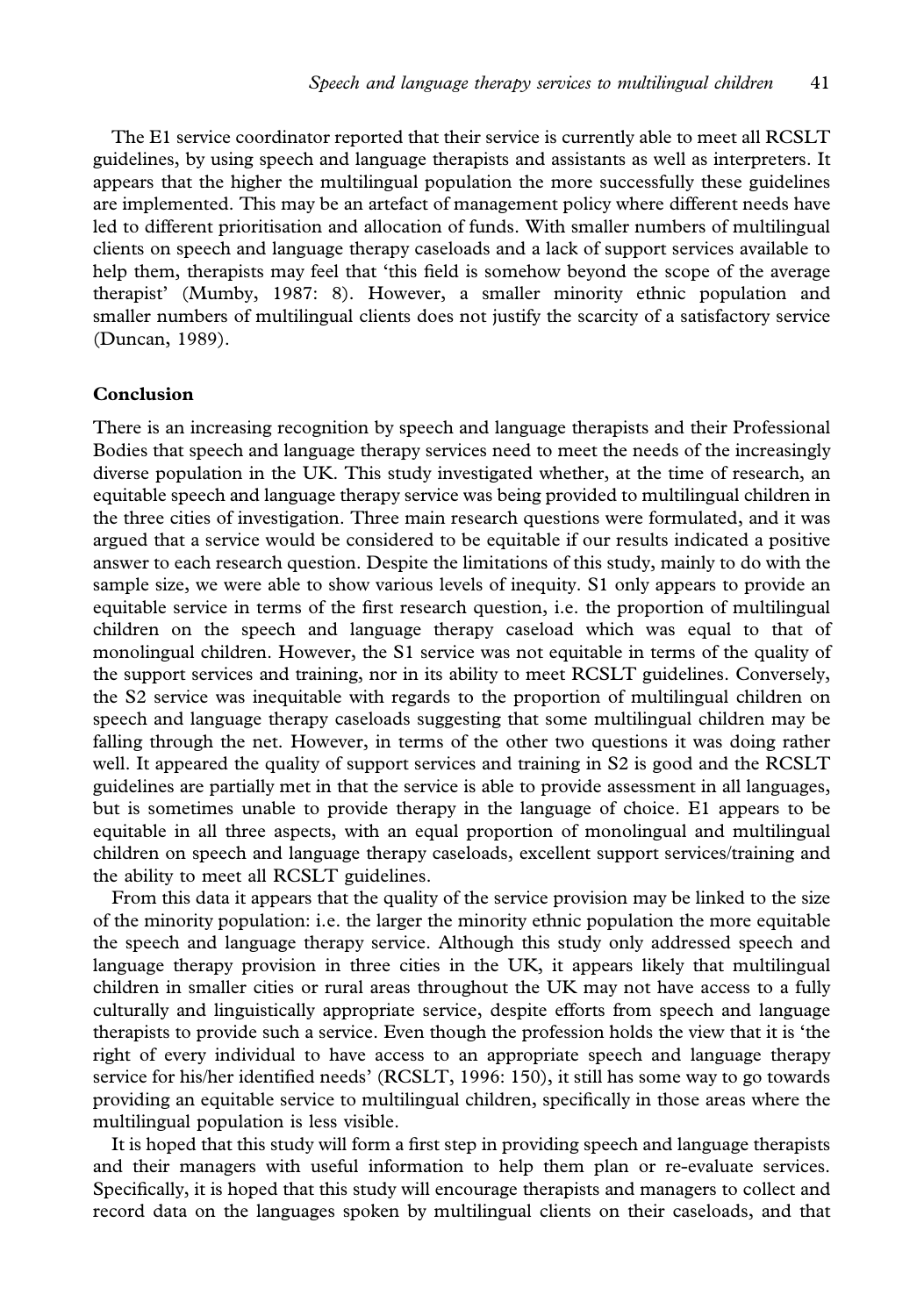further surveys will promote equality for multilingual individuals in future speech and language therapy services. We would specifically encourage surveys on speech and language therapy provision to multilingual adults, as no such data are currently available and we suspect that they may not be accessing services.

## Acknowledgements

This research was supported by a grant from Queen Margaret University College. This support is gratefully acknowledged. We specifically thank Sally Johnston for her help with devising and processing the questionnaires, and all respondents for their participation in this study. Finally, we thank two anonymous reviewers for their helpful comments and suggestions.

# Notes

- 1 This excludes data from Northern Ireland as ethnic group data were not collected in the Northern Ireland 1991 Census.
- 2 The need to provide culturally and linguistically appropriate services and the challenges involved in providing such services, equally applies to clients who speak two languages, as to those who speak three or more languages or language varieties. It is for this reason, that in this paper we do not distinguish between bilingualism and multilingualism, nor between biculturalism and multiculturalism (Müller, 2003). The term multilingual is therefore used here to refer to individuals who use two or more languages in any of its modalities, speaking, understanding, writing, and reading, regardless of their relative proficiency.
- 3 There are, of course, other ways in which inequity could be measured which are beyond the scope of this study, such as the duration of therapy, the severity of the disorder, or the age of therapy (cf. Winter, 2001).
- 4 The 72% refers to the return rate of the questionnaires sent out to 25 out of a total of 73 speech and language therapists in S1. This amounts to 25% of the total number of speech and language therapists working with children in S1. The 100% refers to the two service coordinators in S2 and E1, who are responsible for a total of 3 and 70 speech and language therapists working with children, respectively.
- 5 Note that in the publicly available Census data for ethnicity by age the different Mixed categories (such as White and Black Caribbean, White and Black African, White and Asian, and Any Other Mixed) were collapsed into just one category 'Any Mixed'.
- 6 Panjabi (also spelled Punjabi) is the language spoken in the Punjab, a region covering parts of north-eastern India and western Pakistan. Although the names Panjabi and Punjabi are often used indiscriminately, sometimes Panjabi is used to refer to the Indian version which is written in the Gurmukhi alphabet (closely associated with the Sikh religion), whereas Punjabi is used to refer to the Pakistani version which has a Perso-Arabic script (just like Urdu, which is the official language of Pakistan).
- 7 Chinese/Hakka is spoken in many parts of mainland China and has the greatest concentration of speakers in eastern and northeastern Guangdong. Other regions in which it is spoken are specifically in Fujian, Jiangxi, Guangxi, Hunan, and Sichuan. Outside China it is spoken in Brunei, French Guiana, French Polynesia, Indonesia (Java and Bali), Malaysia (Peninsular), Mauritius, New Zealand, Panama, Singapore, South Africa, Suriname, Taiwan, Thailand, United Kingdom, and USA (Ethnologue, http://www.ethnologue.comz; accessed 14.1.05).
- 8 Pashto (sometimes called Mahsudi, Pakhto, or Pushto) is a language mostly spoken in Pakistan, but also in Iran and the United Arab Emirates (Ethnologue, http://www.ethnologue.comz; accessed 14.1.05).
- 9 Kokni, also called Kanara, Kokna, or Kukna is an Indian language mostly spoken in the Gujarat (Ethnologue, http://www.ethnologue.comz; accessed 14.1.05).
- 10 Hindko is a Pakistani language spoken amongst others in the Punjab region (Ethnologue, http:// www.ethnologue.comz; accessed 14.1.05).
- 11 Kutchie also referred to as Kachchi, Kachchhi, Kutchchi, Cuchi, Cutch, Kachi, Katch, Kautchy, Katchi, is a language spoken mostly in India, but also in Kenya, Malawi, Pakistan, and Tanzania (Ethnologue, http:// www.ethnologue.comz; accessed 14.1.05).
- 12 Bengali (sometimes called Bangla) is the national language of Bangladesh. Sylhetti is another language mostly spoken in the Sylhet region of Bangladesh (Ethnologue, http://www.ethnologue.comz accessed; 14.1.05).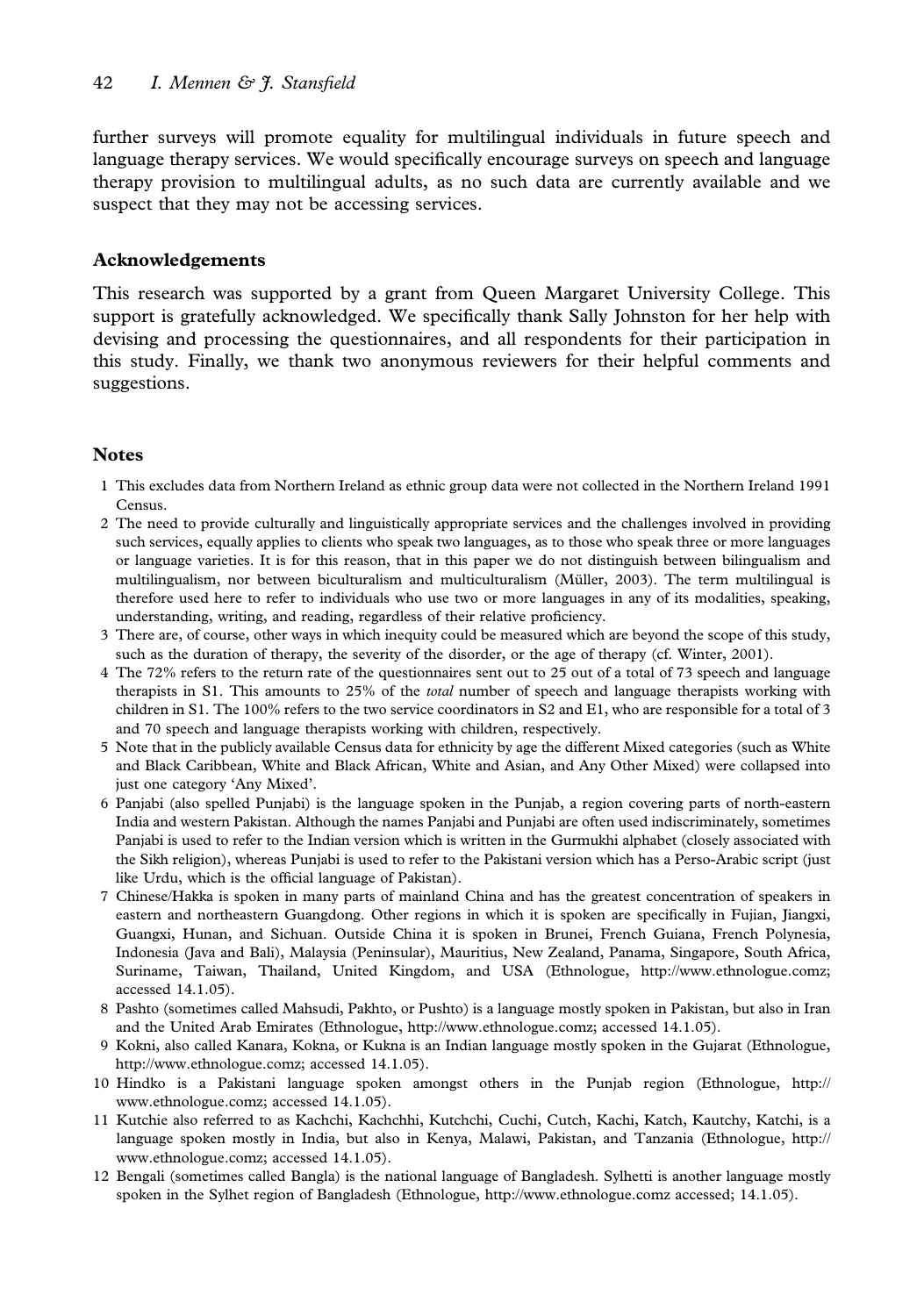#### References

Baker, C. (2000). The care and education of young bilinguals. Clevedon: Multilingual Matters.

- Broomfield, J., & Dodd, B. (2004a). The nature of referred subtypes of primary speech disability. Child Language Teaching and Therapy,  $20(2)$ ,  $135-151$ .
- Broomfield, J., & Dodd, B. (2004b). Children with speech and language disability: caseload characteristics. International Journal of Language and Communication Disorders, 39 (3), 303 – 324.
- Cheng, L., Battle, D., Murdoch, B., & Martin, D. (2001). Educating speech-language pathologists for a multicultural world. Folia Phoniatrica et Logopaedica, 53, 121 – 127.
- Coleman, D., & Salt, J. (1996). The ethnic group question in the 1991 Census: a new landmark in British social statistics. In D. Coleman & J. Salt (Eds), Ethnicity in the 1991 Census Volume One: Demographic characteristics of ethnic minority populations. London: HMSO, pp.  $1-32$ .
- Crutchley, A. (1999). Bilingual children with SLT attending language units: getting the bigger picture. Child Language Teaching and Therapy, 15, 201 – 217.
- Crutchley, A., Conti-Ramsden, G., & Botting, N. (1997). Bilingual children with specific language impairment and standardized assessments: preliminary findings from a study of children in language units. *International Journal* of Bilingualism, 1, 117 – 134.

Department for Education and Skills (2003). Green Paper: Every child matters. London: HMSO.

- Duncan, D. M. (Ed.) (1989). Working with bilingual language disability. London: Chapman & Hall.
- Duncan, D. M., & Gibbs, D. A. (1989). Mainstream bilingual schoolchildren: a model for remediation. In D. M. Duncan (Ed.), Working with bilingual language disability. London: Chapman & Hall, pp. 176 – 197.
- Lahey, M. (1992). Linguistic and cultural diversity: further problems for determining who shall be called language disordered. Journal of Speech and Hearing Research, 35, 638–639.
- Law, J., Harris, F., & Roy, P. (2003). Progress in monitoring population language change in Sure Start UK. Presentation at the 5th European Congress, CPLOL. Evidence based practice: a challenge for speech and language therapists.
- Locke, A., Ginsborg, J., & Peers, I. (2002). Development and disadvantage: implications for early years and beyond. International Journal of Language and Communication Disorders, 37, 3-15.
- International Society for Equity in Health (2001). Working definitions.
- Jordaan, H., & Yelland, A. (2003). Intervention with multilingual language impaired children. Journal of Multilingual Communication Disorders, 1 (1), 13 – 33.
- Macinko, J. A., & Starfield, B. (2002). Annotated bibliography on equity in health, 1980-2001. International *Fournal for Equity in Health, 1* (1),  $1-20$ .
- Mennen, I., Johnston, S., & Stansfield, J. (2003). Are we meeting the challenge? An evaluation of speech and language therapy services for bilingual children in three centres of population. Evidence based practice: A challenge for speech and language therapists. Proceedings of the 5th European Congress, CPLOL. CD Rom. London: Royal College of Speech and Language Therapists.
- Mennen, I., Stansfield, J., & Johnston, S. (2005) Speech and language therapy services for bilingual children in England and Scotland: A tale of three cities. Proceedings of the 4th International Symposium on Bilingualism, Somerville MA: Cascadilla Press, pp. 1578 – 1596.
- Müller, N. (2003). Multilingual communication disorders: Exempla et desiderata. Journal of Multilingual Communication Disorders,  $1, 1-12$ .
- Mumby, K. (1987). Clients need treatment in their mother tongue. Speech Therapy in Practice, 3(3), 8–9.
- Pert, S., & Letts, C. (2003). Developing an expressive language assessment for children in Rochdale with a Pakistani heritage background. Child Language Teaching and Therapy, 19, 267 – 289.
- Raval, A., Hooke, E., Martin, D., Quinn, T., & Anderson, S. (1999). Teaching about bilingualism and linguistic minority clients in speech and language therapy courses. London: Royal College of Speech and Language Therapists' National Specific Interest Group Bilingualism.
- Romaine, S. (1995). Bilingualism. 2nd edition. Oxford: Blackwell.
- Royal College of Speech and Language Therapists (1996). Communicating Quality 2: Professional standards for speech and language therapists. London: Royal College of Speech and Language Therapists.
- Royal College of Speech and Language Therapists (1998). Good practice for speech and language therapists working with clients from linguistic minority communities: Guidelines prepared by the RCSLT Specific Interest Group in Bilingualism. London: Royal College of Speech and Language Therapists' National Specific Interest Group Bilingualism.
- Royal College of Speech and Language Therapists (1999). Ethnic monitoring of College members. RCSLT Bulletin, 570, 5.
- Royal College of Speech and Language Therapists (2001). University targets diversity. RCSLT Bulletin, 595, 3.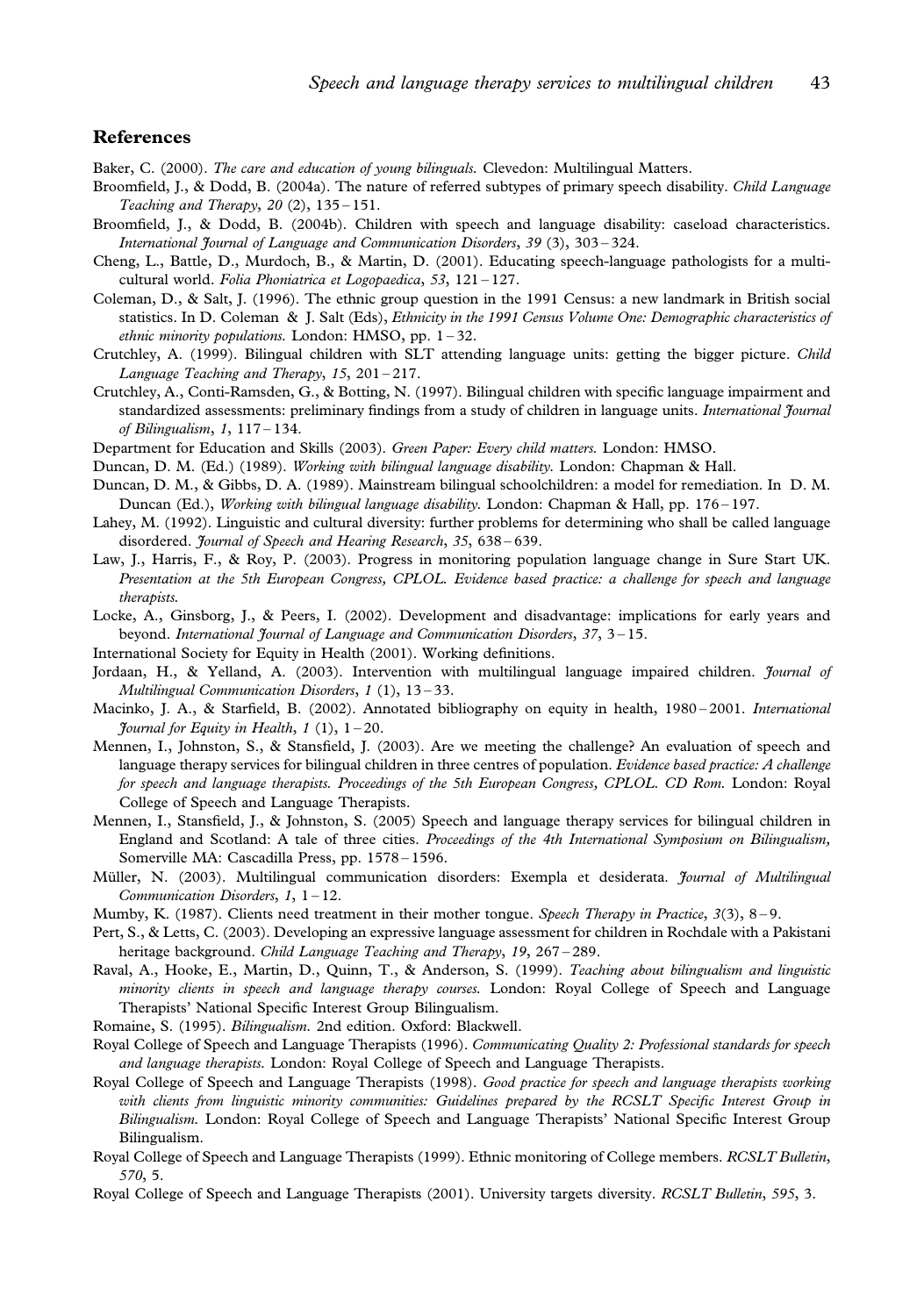Scott, A., Pearce, D., & Goldblatt, P. (2001). Population trends: the sizes and characteristics of the minority ethnic populations of Great Britain—latest estimates. Office for National Statistics.

Scottish Executive (February 2004). Analysis of Ethnicity in the 2001 Census: Summary report.

Stow, C., & Dodd, B. (2003). Providing an equitable service to bilingual children in the UK: a review. International Journal of Language and Communication Disorders, 38, 351 – 377.

Winter, K. (1999). Speech and language therapy provision for bilingual children: aspects of the current service. International Journal of Language and Communication Disorders, 34, 85 – 98.

Winter, K. (2001). Numbers of bilingual children in speech and language therapy: theory and practise of measuring their representation. International Journal of Bilingualism, 5, 465 – 495.

Young, T., & Westernoff, F. (1999). Reflections of speech and language pathologists and audiologists on practices in a multicultural, multilingual society. *Journal of Speech-Language Pathology and Audiology*, 23, 24 – 30.